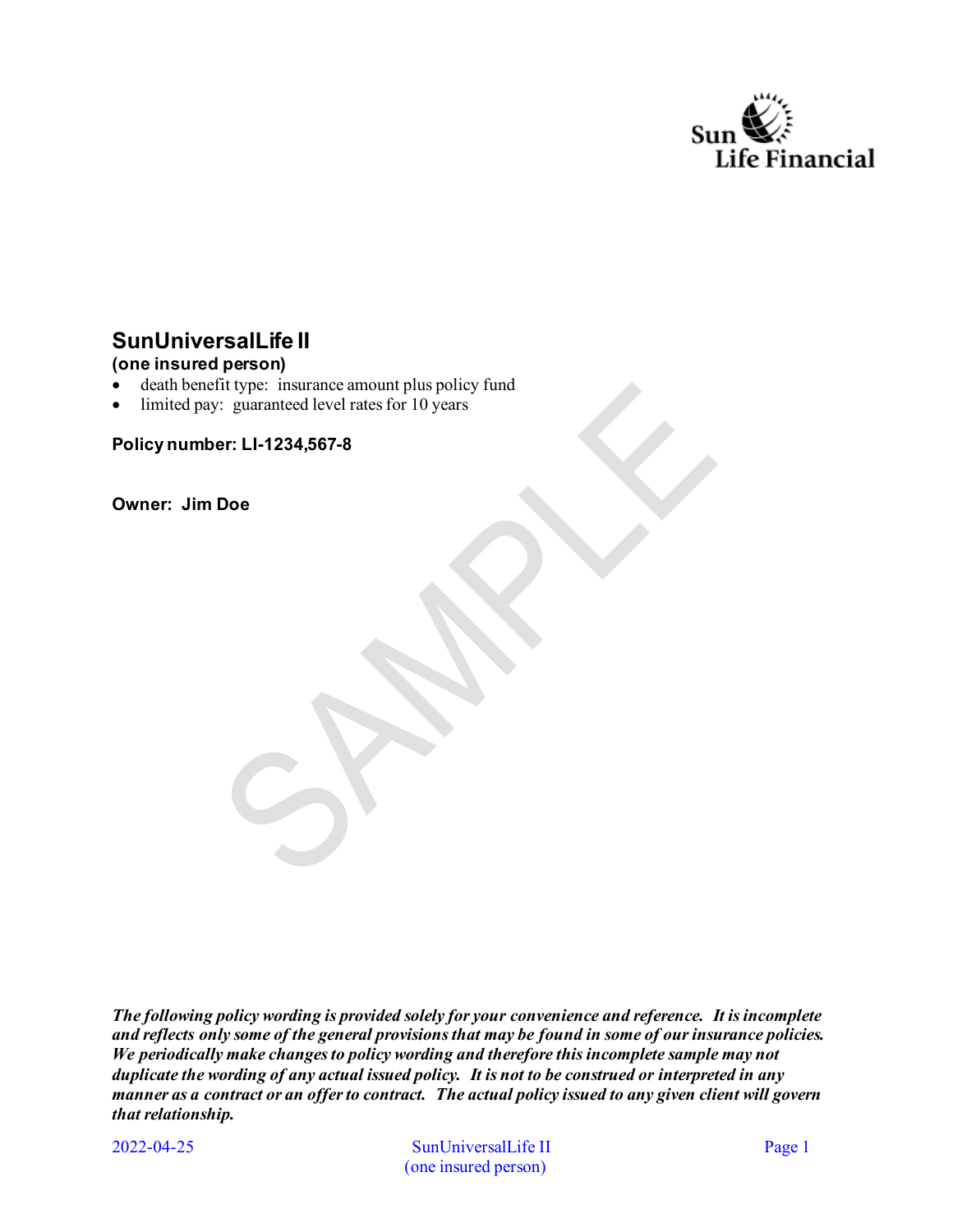# **Table of contents**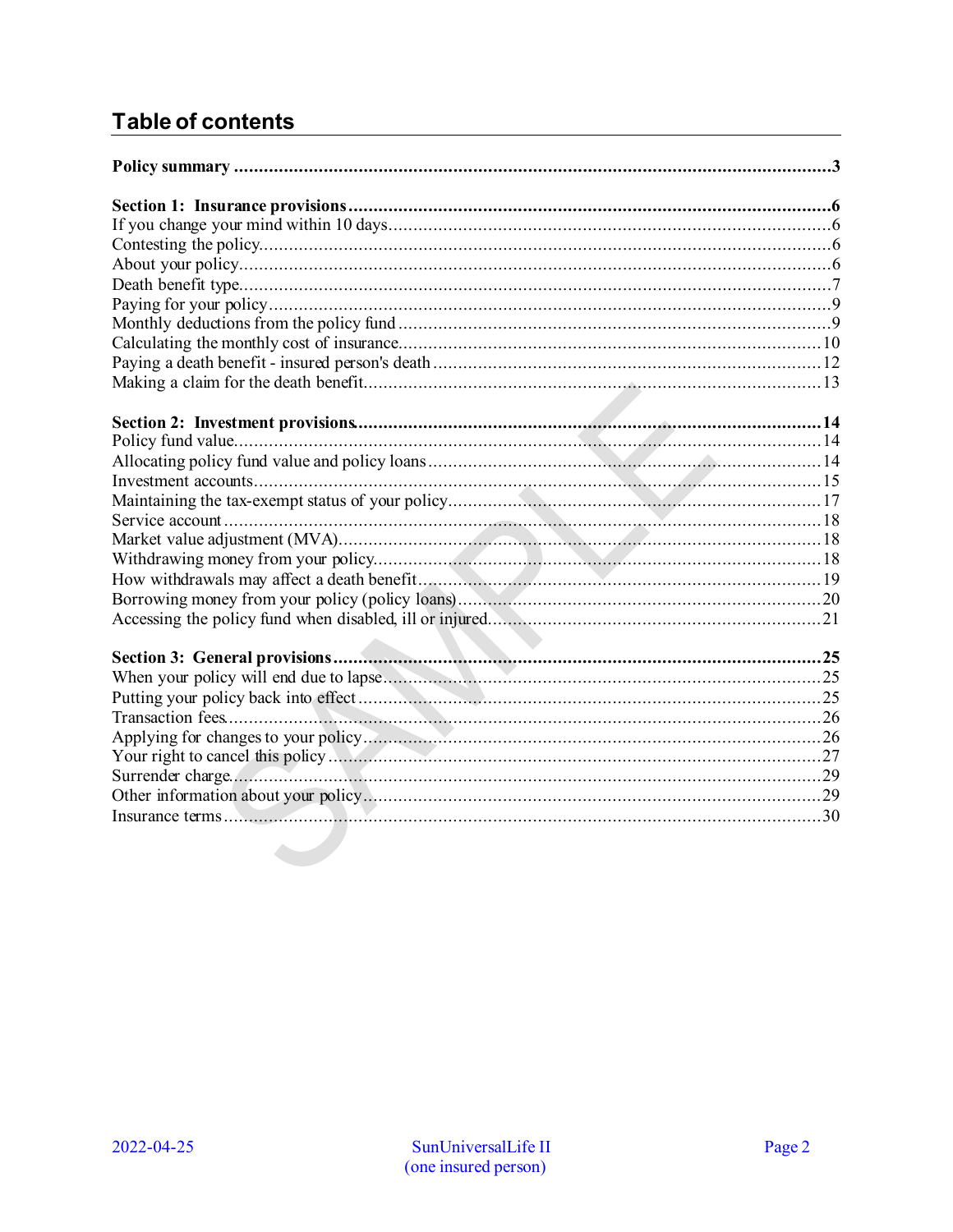# <span id="page-2-0"></span>**Policy summary**

In this document, *you* and *your* mean the owner of this policy. *We, us*, *our,* and *the company* mean Sun Life Assurance Company of Canada.

Your policy is issued and underwritten by Sun Life Assurance Company of Canada, a member of the Sun Life Financial group of companies.

It's important that you read your entire policy carefully. It sets out the benefits payable and has exclusions and reductions of coverage. To help you understand insurance terms, refer to the explanations described under the heading, *Insurance terms*.

| Plan:                    | SunUniversalLife II                                                                                                          |
|--------------------------|------------------------------------------------------------------------------------------------------------------------------|
| Policy number:           | LI-1234,567-9                                                                                                                |
| Policy date:             | May 1, 2022                                                                                                                  |
| Monthly anniversary day: | the 1 <sup>st</sup> day of every month                                                                                       |
| Owner:                   | Jim Doe                                                                                                                      |
|                          | No contingent owner was named on your application.<br>You must tell us in writing if you want to name a<br>contingent owner. |
| Insured person:          | John Doe<br>born on March 2, 1975<br>age nearest on the policy date: XX                                                      |
| Beneficiary:             | is named on your application, unless you make a change<br>in writing.                                                        |
| Withdrawal order:        | Proportional order is used to process transfers and<br>withdrawals, unless you make a change in writing to us.               |
|                          |                                                                                                                              |

This is not a participating policy. You are not eligible to receive dividends.

#### **Minimum first year payment for this policy**

The minimum first year annual payment for this policy is \$X,XXX.XX. The minimum payment is not guaranteed. If, for any investment account you choose, the interest is negative, or if you make any withdrawals, loans or changes to your policy, then additional payments may be required to keep your policy in effect.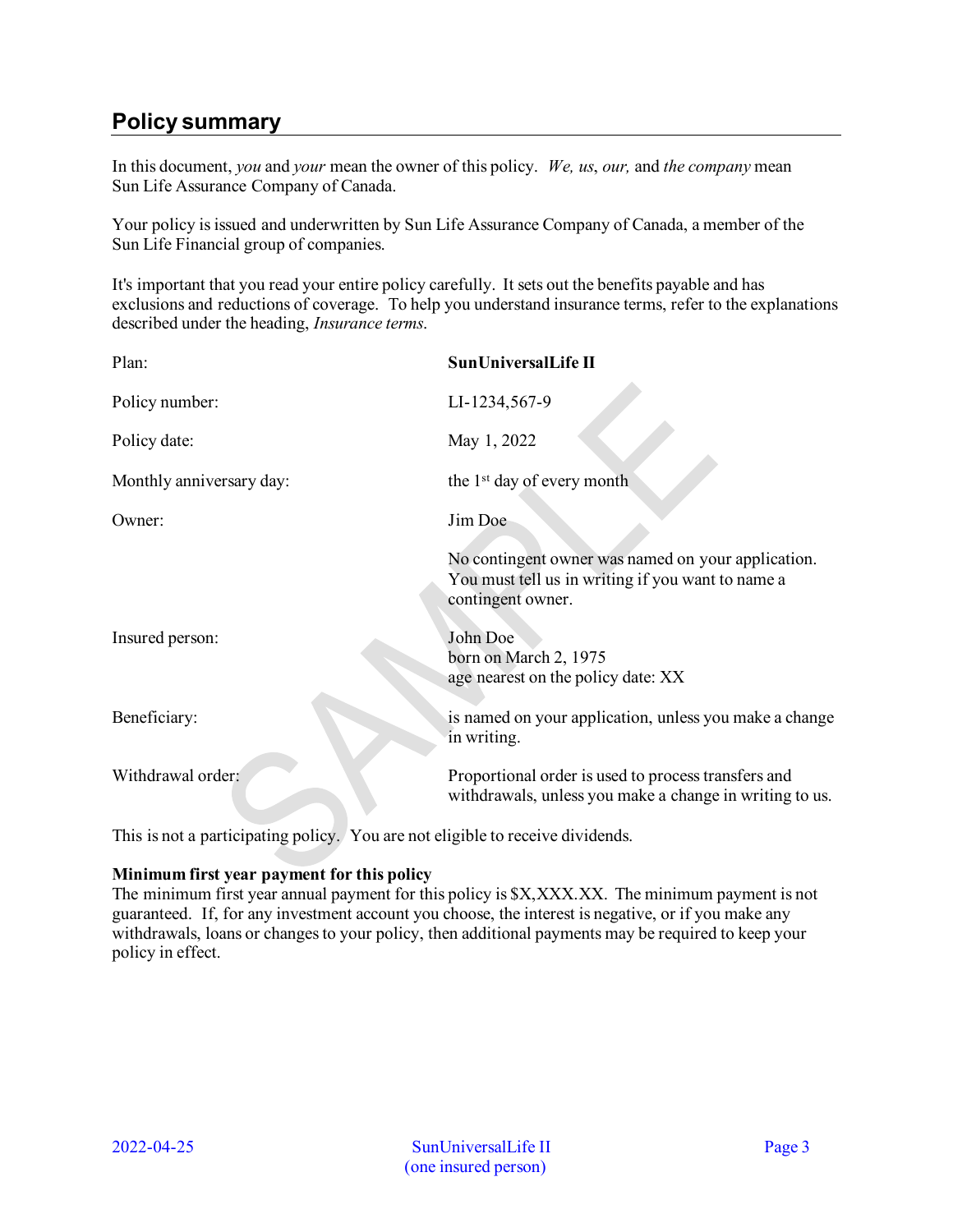# **Policy summary (continued)**

## **SunUniversalLife II**

| Basic insurance coverage                  |                                                          |
|-------------------------------------------|----------------------------------------------------------|
| Insured person:                           | John Doe                                                 |
| Death benefit type:                       | Insurance amount plus policy fund                        |
| Insurance amount:                         | \$X,XXX,XXX                                              |
|                                           | A death benefit is payable when the insured person dies, |
|                                           | as described later.                                      |
| Cost of insurance type:                   | Limited pay: Guaranteed level rates for 10 years         |
| Risk classification: (if age 17 or older) | Non-smoker / Smoker                                      |

A surrender charge may apply if you cancel this policy. For this basic insurance coverage, it is based on a target annual payment of \$X,XXX.XX. We only use this amount to calculate the surrender charge.

## **Schedule of guaranteed annual cost of insurance rates**

Each monthly anniversary day, we deduct money from the policy fund to pay the cost of insurance for this policy. The calculation for monthly cost of insurance is described under the heading, *Calculating the monthly cost of insurance.*

The cost of insurance, for the basic insurance in effect on the policy date, is payable until the earlier of May 1, XXXX or the date the insured person dies.

The schedule shows the guaranteed annual rate per \$1,000 of net insurance amount at risk.

If any insurance amounts increase, the rates in the schedule below do not apply to the amount of the increase. We determine the cost of insurance rates for the amount of the increase, as described later.

• Basic insurance

Beginning on (1) 1 May XXXX XXX.XX 1 May XXXX XXX.XX 1 May XXXX XXX.XX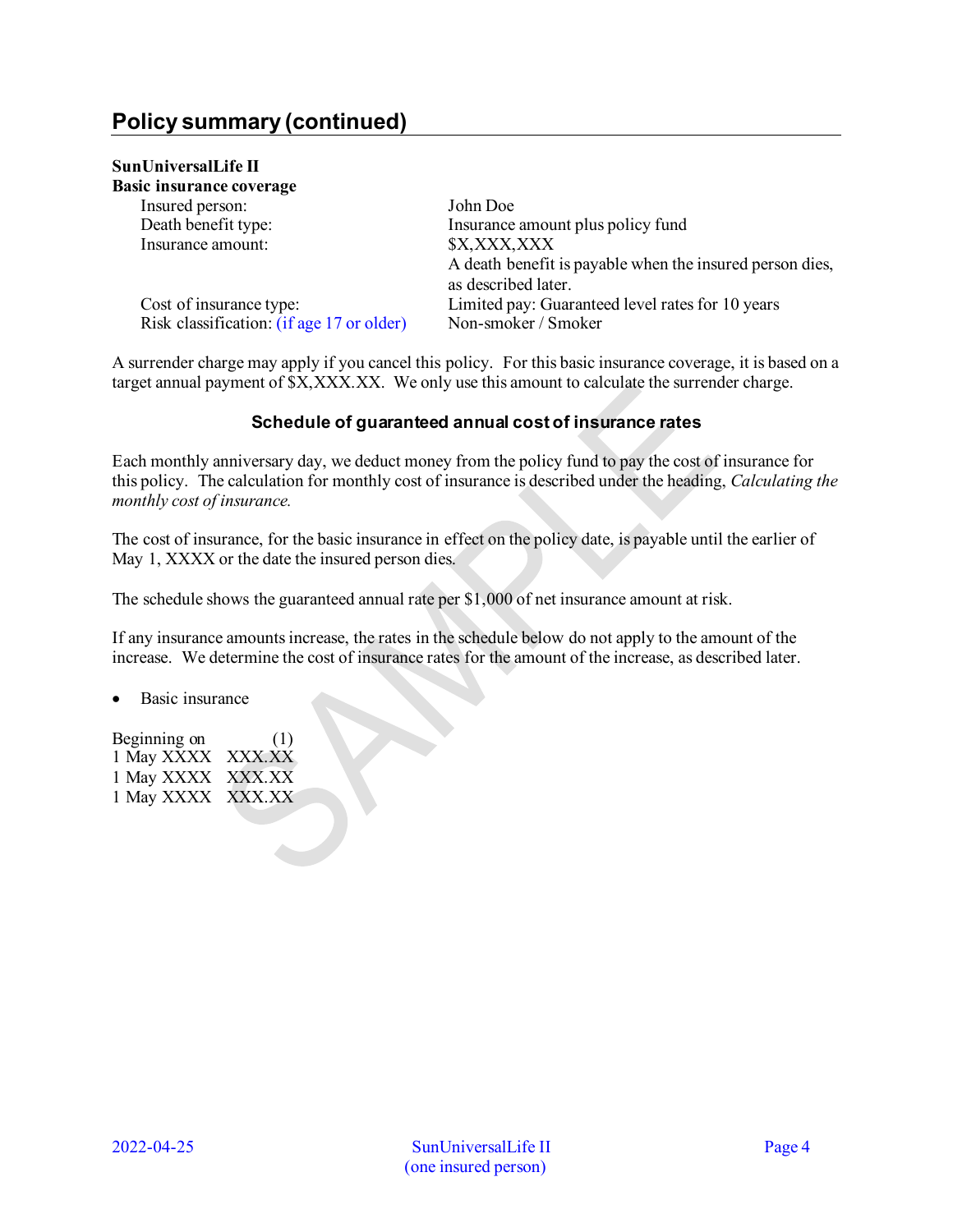# **Policy summary (continued)**

## **Schedule of guaranteed cash values**

The amount of the guaranteed cash value is shown in the schedule below.

| May 1       | <b>Guaranteed cash value</b> |  |
|-------------|------------------------------|--|
|             | for the basic insurance (\$) |  |
| <b>XXXX</b> | 0                            |  |
| <b>XXXX</b> | $\overline{0}$               |  |
| <b>XXXX</b> | $\overline{0}$               |  |
| $\rm XXXX$  | $\boldsymbol{0}$             |  |
| <b>XXXX</b> | $\overline{0}$               |  |
| <b>XXXX</b> | X, XXX                       |  |
| XXXX        | X,XXX                        |  |
| <b>XXXX</b> | X, XXX                       |  |
| <b>XXXX</b> | XX, XXX                      |  |
| <b>XXXX</b> | XX, XXX                      |  |
| <b>XXXX</b> | XX, XXX                      |  |
| <b>XXXX</b> | XX, XXX                      |  |
| <b>XXXX</b> | XX, XXX                      |  |
| <b>XXXX</b> | XX, XXX                      |  |
| <b>XXXX</b> | XX, XXX                      |  |
| <b>XXXX</b> | XX, XXX                      |  |
| <b>XXXX</b> | XX, XXX                      |  |
| <b>XXXX</b> | XX, XXX                      |  |
| <b>XXXX</b> | XX, XXX                      |  |
| <b>XXXX</b> | XX, XXX                      |  |
| <b>XXXX</b> | XX, XXX                      |  |
| <b>XXXX</b> | XX, XXX                      |  |
| <b>XXXX</b> | XX, XXX                      |  |
| <b>XXXX</b> | XXX, XXX                     |  |
| <b>XXXX</b> | XXX, XXX                     |  |
| <b>XXXX</b> | XXX, XXX                     |  |
| <b>XXXX</b> | XXX, XXX                     |  |
| <b>XXXX</b> | XXX, XXX                     |  |
| <b>XXXX</b> | XXX,XXX                      |  |
| <b>XXXX</b> | XXX, XXX                     |  |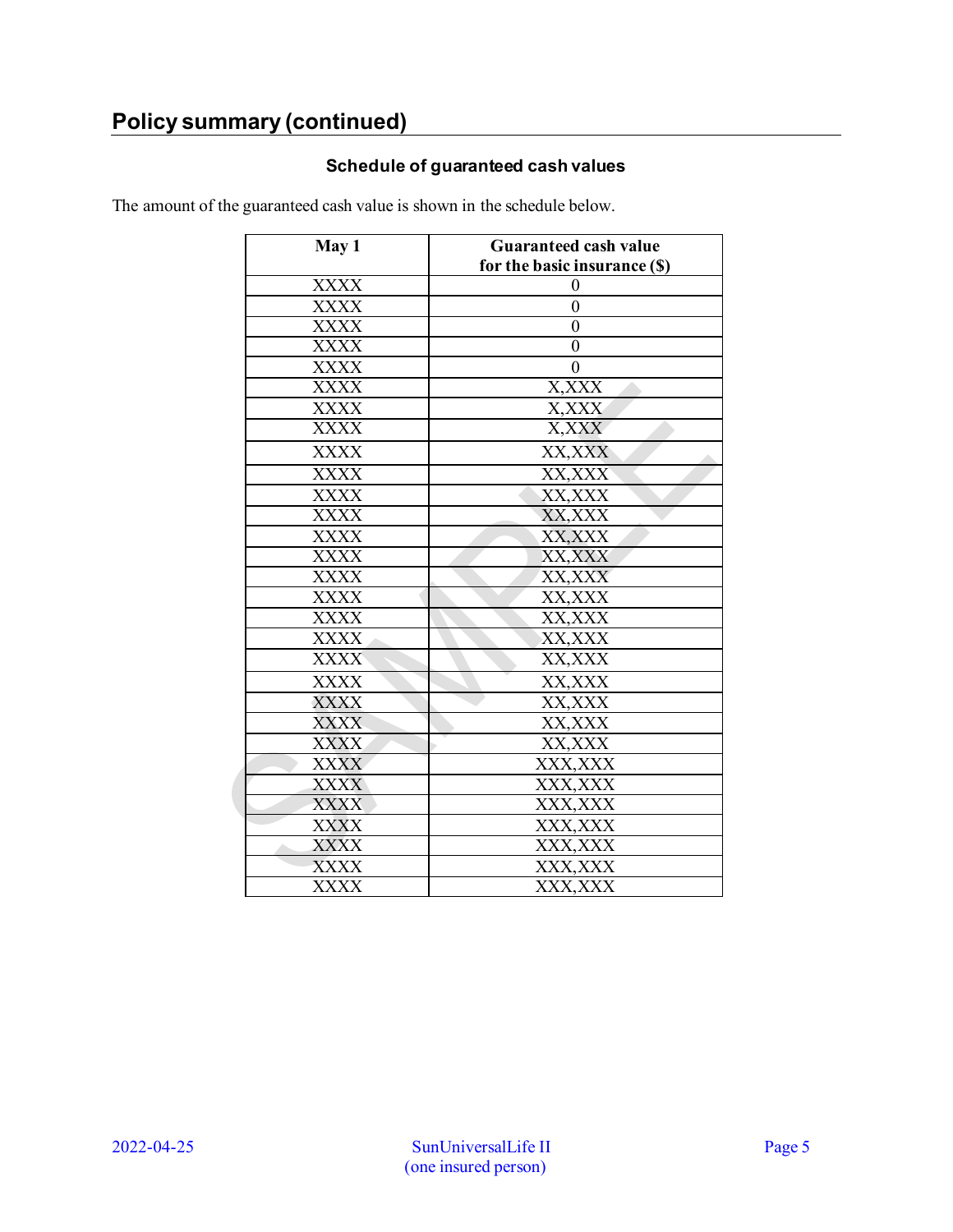## <span id="page-5-0"></span>E15000A **Section 1: Insurance provisions**

## <span id="page-5-1"></span>E14000A **If you change your mind within 10 days**

You may send us a written request to cancel your policy within:

- (1) 10 days of receiving it from us, or
- (2) 60 days after the policy is issued, whichever date is earlier.

You are considered to have received your policy 5 days after it's mailed from our office, or on the date your advisor delivers it to you.

When we receive your written request we'll refund any amount paid. This is called rescission.

Your decision to cancel your policy is your personal right. When we receive your request to cancel it, all of our obligations and liabilities under this policy end immediately. The cancellation is binding on you and any person entitled to make a claim under this policy, whether their entitlement is revocable or irrevocable.

To cancel your policy, send your request in writing to:

Sun Life Assurance Company of Canada 227 King Street South PO Box 1601, Stn. Waterloo Waterloo ON Canada N2J 4C5

## <span id="page-5-2"></span>E14005A **Contesting the policy**

The incontestability provisions set out in the provincial or territorial insurance legislation applicable to this policy apply.

#### *Limit on contesting*

We cannot challenge the validity of the policy after it has been in effect continuously for two years from the later of the date it took effect and the date it was last reinstated. If the policy is amended to increase or change a benefit or improve a rating, we cannot challenge the validity of the amendment after it has been in effect continuously for two years from the later of the date the amendment took effect and the date the policy was last reinstated.

#### *Exception to the limit on contesting*

We can challenge the validity of the policy or an amendment at any time in cases of fraud or cases involving a disability benefit.

## <span id="page-5-3"></span>E15005A **About your policy**

SunUniversalLife II is a flexible payment permanent life insurance policy. It includes insurance benefits you selected on one or more persons. It has a policy fund which includes the activity account and the investment accounts.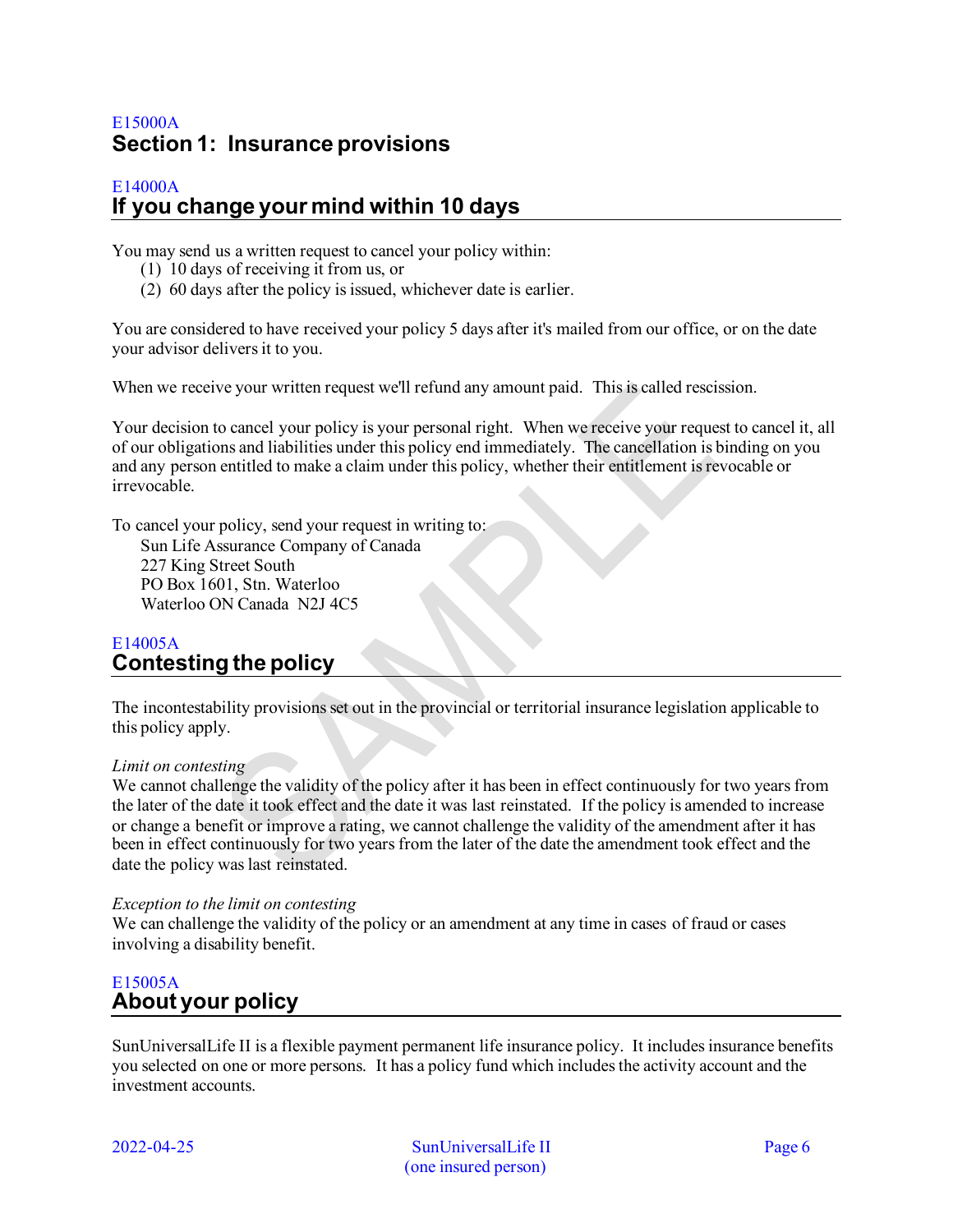Payments must be made to Sun Life Assurance Company of Canada to keep your policy in effect and are subject to a minimum and maximum limit that we determine. We have the right to refuse cash payments.

Any payment we receive at our head office before the Toronto Stock Exchange is closed for the day is applied to your policy effective that day. Any payment we receive at our head office after the Toronto Stock Exchange is closed is applied to your policy effective on the following business day.

Any request for a transfer, withdrawal, policy loan or policy cancellation that we receive at our head office before the Toronto Stock Exchange is closed for the day, is effective that day but processed the following business day. If money is moved to or from an investment account, we may delay the effective date of the transaction for up to 5 business days from the day we receive your request or the day we receive funds.

Payments we receive are held in our general fund. When you invest in any managed investment account you do not:

- acquire any ownership interest in a specific fund
- purchase units, or
- have any legal interest in any security.

## <span id="page-6-0"></span>E15015A **Death benefit type**

The death benefit that is payable when an insured person dies depends on the death benefit type in effect on that insured person's date of death. The death benefit type on the policy date is shown on the *Policy summary*. It may be changed, subject to the terms and conditions described under *Applying for changes to your policy*.

If this policy has one basic insurance coverage, the entire policy fund and any policy loans are allocated to that coverage. If this policy has more than one basic insurance coverage, we allocate a portion of the policy fund value and any policy loans to each of those coverages, as described in the *Investment provisions* section.

The following death benefit types may be available for basic insurance coverages in this policy:

#### **Level insurance amount**

The death benefit is the greater of:

- the insurance amount for the basic insurance coverage, and
- the allocated policy fund value.

The amount of any allocated policy loans, including interest, is deducted from the death benefit amount payable.

## **Insurance amount plus policy fund**

The death benefit is:

- the insurance amount for the basic insurance coverage
- **plus** the allocated policy fund value.

The amount of any allocated policy loans, including interest, is deducted from the death benefit amount payable.

## **Level insurance amount plus indexing**

The death benefit is the greater of:

• the insurance amount for the basic insurance coverage, and

2022-04-25 SunUniversalLife II Page 7 (one insured person)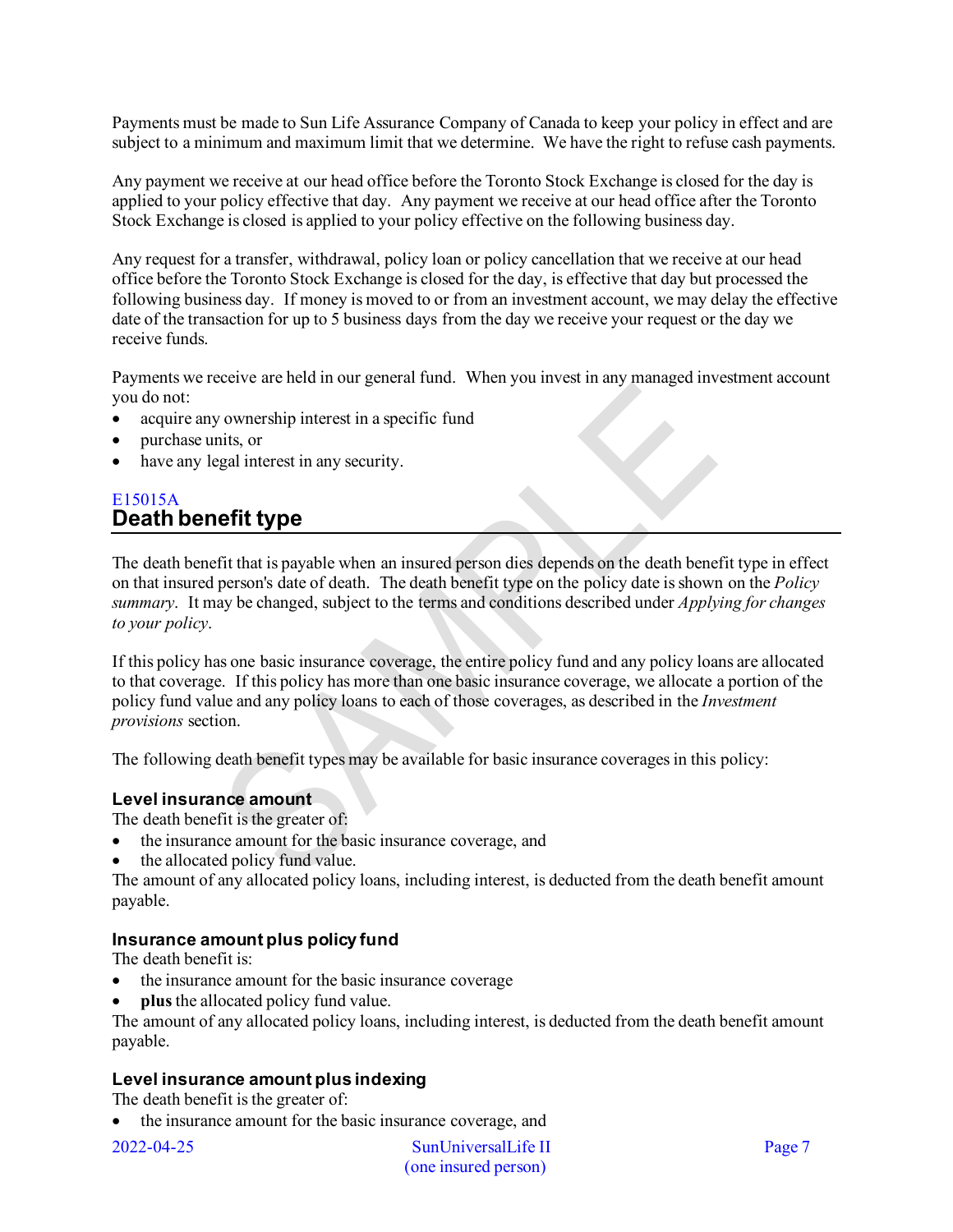• the allocated policy fund value.

The insurance amount for the basic insurance coverage increases at each policy anniversary by the percentage you selected, as shown on the *Policy summary*. The percentage increase is applied to the previous year's total insurance amount for the basic insurance coverage. There is no indexing beyond an insured person's age 85 (or joint age 85 for a joint basic insurance coverage).

When an insurance amount is increased, we establish a new basic insurance coverage for the amount of the increase.

The total of the insurance amounts for all basic insurance coverages can never be more than 3 times the total insurance amount for the basic insurance coverages on the policy date and any other increases to the basic insurance coverage that you requested and we approved.

The amount of any allocated policy loans, including interest, is deducted from the death benefit amount payable.

## **Level insurance amount plus return of payments**

The death benefit is the greater of:

- the insurance amount for the basic insurance coverage, and
- the allocated policy fund value.

The insurance amount for the basic insurance coverage increases each year by the amount of payments made to the policy fund, up to age 100 (or joint age 100). When an insurance amount is increased, we establish a new basic insurance coverage for the amount of the increase.

The total of the insurance amounts for all basic insurance coverages can never be more than 3 times the total insurance amount for the basic insurance coverages on the policy date and any other increases to the basic insurance coverage that you requested and we approved.

The amount of any allocated policy loans, including interest, is deducted from the death benefit amount payable.

## **Level insurance amount plus adjusted cost basis**

The death benefit is the greater of:

- the insurance amount for the basic insurance coverage, and
- the allocated policy fund value.

The insurance amount for the basic insurance coverage changes each year by the amount of the change to the policy's *adjusted cost basis*, as defined in the Income Tax Act (Canada), up to age 100 (or joint age 100). The total *adjusted cost basis* will never be less than \$0.

When an insurance amount is increased, we establish a new basic insurance coverage for the amount of the increase.

The total of the insurance amounts for all basic insurance coverages can never be more than 3 times the total insurance amount for the basic insurance coverages on the policy date and any other increases to the basic insurance coverage that you requested and we approved.

The amount of any allocated policy loans, including interest, is deducted from the death benefit amount payable.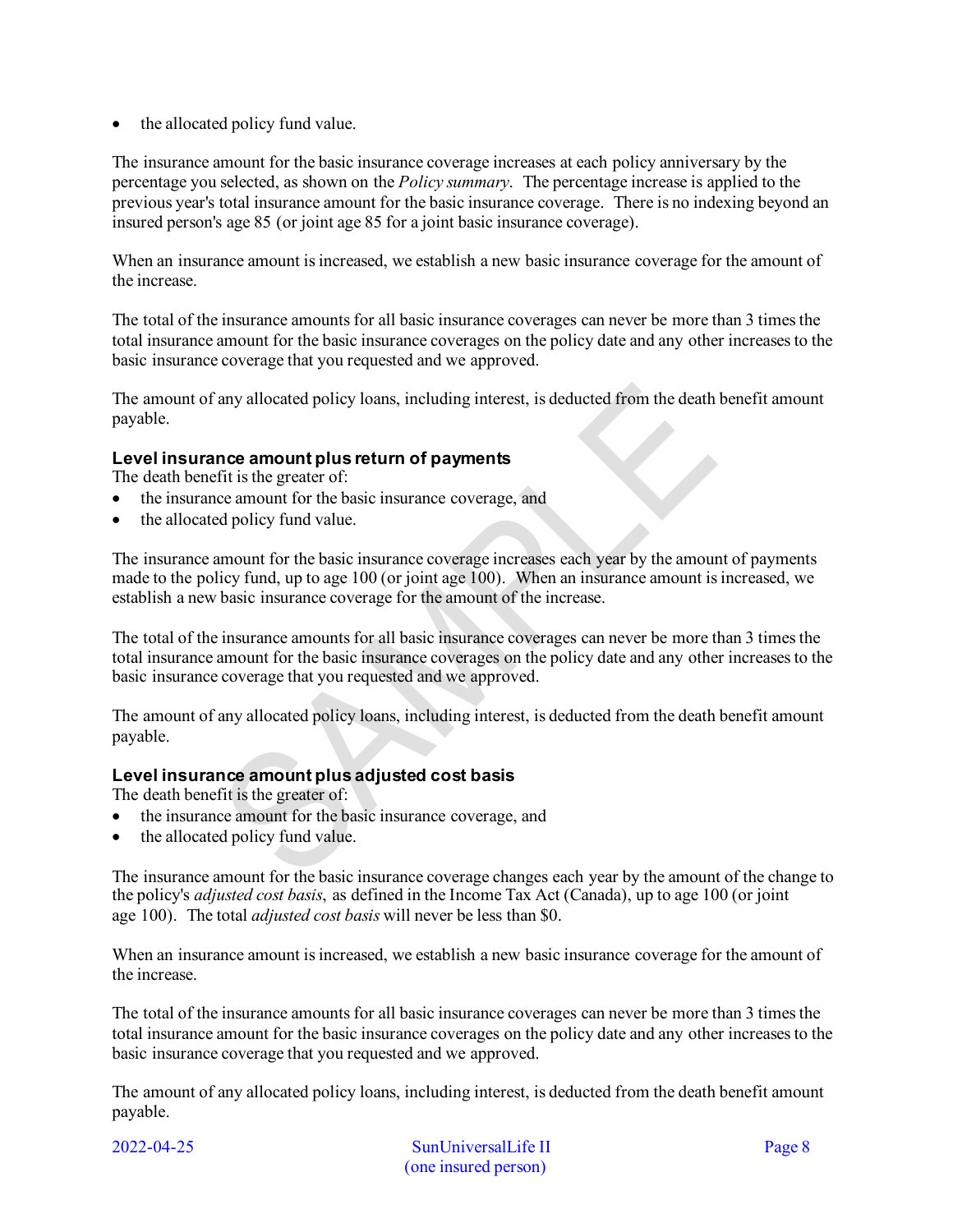The adjusted cost basis is:

- the sum of all payments made to the policy fund
- **plus** accumulated loan interest
- **plus**the taxable portion of any loans or withdrawals
- **minus**the sum of all withdrawals and policy loans made against the policy fund
- **minus**the cost of insurance deducted from the policy fund for optional benefits, excluding any *Term insurance benefit*
- **minus** the *net cost of pure insurance* as defined in the Income Tax Act (Canada)
- **minus** an adjustment we're required to make under the Income Tax Act (Canada) for payment of a death benefit before the policy ends.

If you change ownership by transferring your rights under this policy to another owner, the death benefit type automatically changes to Level insurance amount.

## <span id="page-8-0"></span>E15025A **Paying for your policy**

When we receive a payment, money is added to the activity account as long as the total of the payments made during the policy year is below the annual maximum amount for that year to keep the policy tax-exempt. We deduct an amount for provincial premium tax from the amount we receive and then deposit the balance into the activity account. The amount we deduct differs by province and is determined by legislation. It is subject to change at any time.

The activity account earns daily interest at the rate we set. The interest rate is subject to change at any time. The guaranteed minimum interest rate will be at least 90% of the Government of Canada 30-day Treasury Bill rate in effect on the day we set the interest rate, less a management fee of 1.75 percentage points. Under no circumstances will the rate be less than 0%.

## <span id="page-8-1"></span>E15035A **Monthly deductions from the policy fund**

Each monthly anniversary day, we deduct money from the activity account to pay for the cost of insurance for the basic insurance coverage and any optional benefits. If there is not enough money in the activity account to pay for the cost of insurance, we will transfer money from your investment accounts according to the withdrawal order you selected, as shown on the *Policy summary*. You may change your withdrawal order at any time. A transaction fee may apply.

## **Proportional withdrawal order**

Proportional order means we transfer money in proportion to the value of your investment accounts on the day of the transfer. If there is not enough money in the activity account and investment accounts, we will transfer money from the service account to pay for the cost of insurance.

For Alternate withdrawal order 1 or 2, if there is insufficient money in the first account, we will take money from the next account until the cost of insurance has been paid.

## **Alternate withdrawal order 1**

- daily interest account (DIA)
- accounts based on the performance of managed accounts in proportion to the balance of each of those accounts
- guaranteed interest accounts (GIAs)

2022-04-25 SunUniversalLife II Page 9 (one insured person)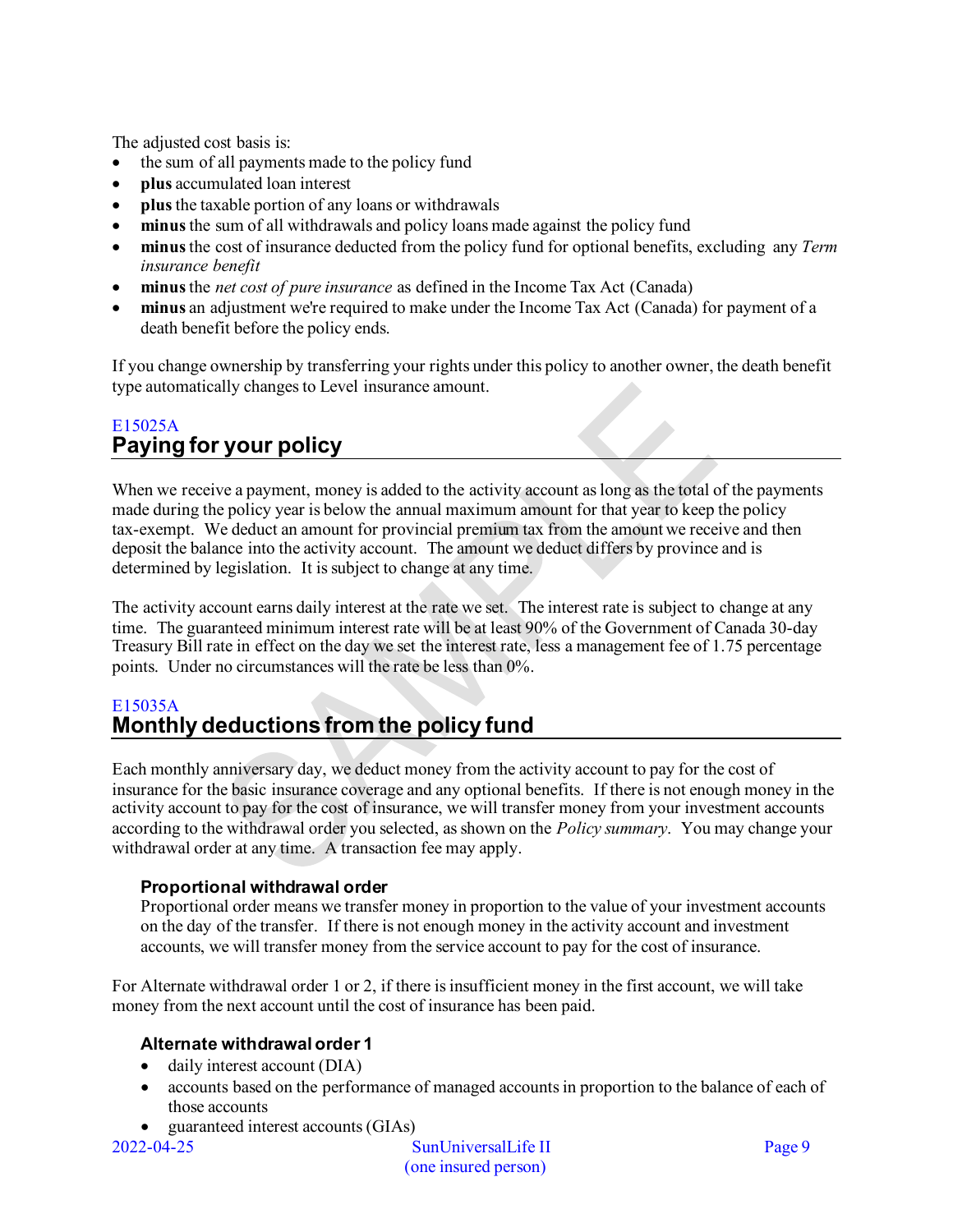- Sun Life Diversified Account and, if necessary,
- from the service account.

## **Alternate withdrawal order 2**

- 1. daily interest account (DIA)
- 2. guaranteed interest accounts (GIAs)
- accounts based on the performance of managed funds in proportion to the balance of each of those accounts
- Sun Life Diversified Account and, if necessary,
- 3. from the service account.

For all of the withdrawal orders described above, if we transfer money from a GIA layer or the Sun Life Diversified Account to pay the cost of insurance, there is no market value adjustment. Money will be taken from the GIA layer closest to maturity and interest will be credited up to the date of the transfer.

If you have money in an account based on the performance of managed funds, and the rate of return negatively impacts your policy fund value, then you may need to make additional payments to ensure there is enough money in the policy fund to pay the required cost of insurance and provincial premium tax.

## <span id="page-9-0"></span>E15045A **Calculating the monthly cost of insurance**

The monthly cost of insurance is determined by a number of factors such as an insured person's age, sex, smoking status, health and the cost of insurance type you selected.

The following cost of insurance types may be available for basic insurance coverages in this policy:

- guaranteed yearly renewable term rates to age 70 which increase each year
- guaranteed yearly renewable term rates to age 85 which increase each year
- guaranteed level rates to age 100, and
- guaranteed level rates for 10, 15 or 20 years.

The guaranteed annual cost of insurance rates for each basic insurance coverage and any optional benefits in effect on the policy date are shown on the *Schedule of guaranteed annual cost of insurance rates.* If the insurance amount for a basic insurance coverage increases, the rates in effect on the date the change is made apply to the increase.

Different rates apply to the annual increases in the insurance amount for the basic insurance coverage. The rates that apply are based on:

- yearly renewable term rates payable to age 100 in effect on the date of each increase, and
- the attained age of the insured person (or attained joint age) on the date of the increase.

These increases occur when the death benefit type you selected is:

- *Level insurance amount plus indexing*
- *Level insurance amount plus return of payments,* or
- *Level insurance amount plus adjusted cost basis.*

They also apply when the tax-exempt status maintenance method you selected is increase or increase and reverse, as described later.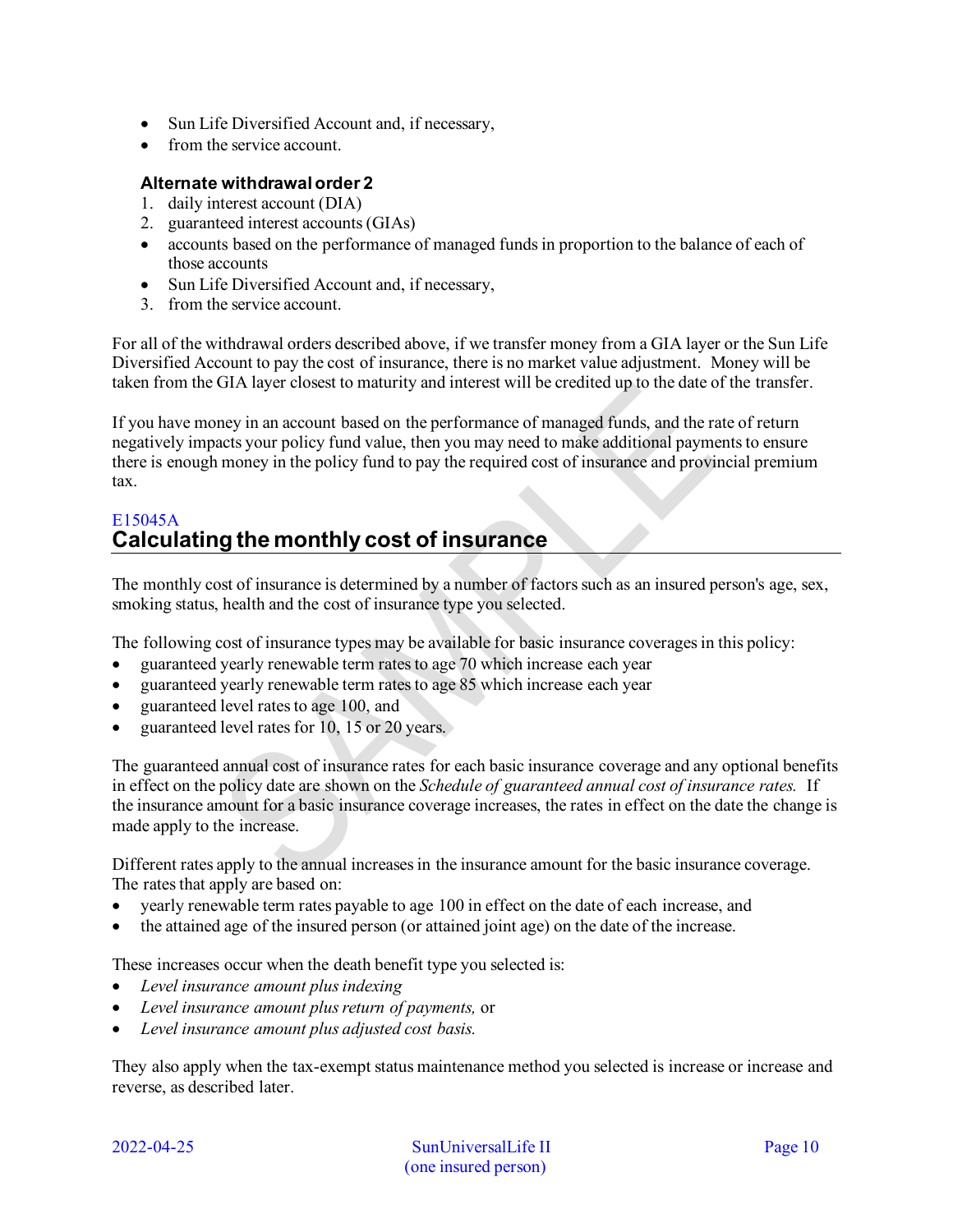Since these annual increases have yearly renewable term rates payable to age 100, we may deduct a cost of insurance for any increased insurance amount beyond the date we stop deducting the cost of insurance for the basic insurance coverage in effect on the policy date.

### **Basic insurance – cost of insurance**

The monthly cost of insurance for a basic insurance coverage is:

 $(A \times B)$ 12

where:

 $A =$  the annual cost of insurance per \$1,000 of net insurance amount at risk

 $B =$  the net insurance amount at risk, divided by 1,000.

#### *Net insurance amount at risk*

The net insurance amount at risk varies depending on the death benefit type you selected.

If the death benefit type is *Insurance amount plus policy fund*, the net insurance amount at risk is the insurance amount for the basic insurance coverage.

The net insurance amount at risk is the insurance amount for the basic insurance coverage **minus** the allocated policy fund value (described later) for the following death benefit types:

- *Level insurance amount*
- *Level insurance amount plus indexing*
- *Level insurance amount plus return of payments,* or
- *Level insurance amount plus adjusted cost basis.*

The net insurance amount at risk will never be less than zero.

## **Total disability waiver benefit – cost of insurance**

The monthly cost of insurance for the *Total disability waiver benefit,* if included in this policy, is:

 $(A \times B)$  $12$ 

where:

- $A =$  the annual cost of insurance per \$100 of the costs in B for the insured person with this benefit
- $B =$  the sum of the annual cost of insurance for the following:
- the basic insurance coverage
- any optional benefits for the insured person with this benefit, excluding the cost for this benefit*,* and
- any *Term insurance benefit for the additional insured person* linked to this insured person, if shown on the *Policy summary*.

This sum is then divided by 100.

#### **Owner waiver benefits – cost of insurance**

The monthly cost of insurance for the *Owner waiver disability waiver benefit* and *Owner waiver death benefit,* if included in this policy, is:

 $(A \times B)$ 12

where:

 $A =$  the annual cost of insurance per \$100 of the costs in B for this policy

2022-04-25 SunUniversalLife II Page 11 (one insured person)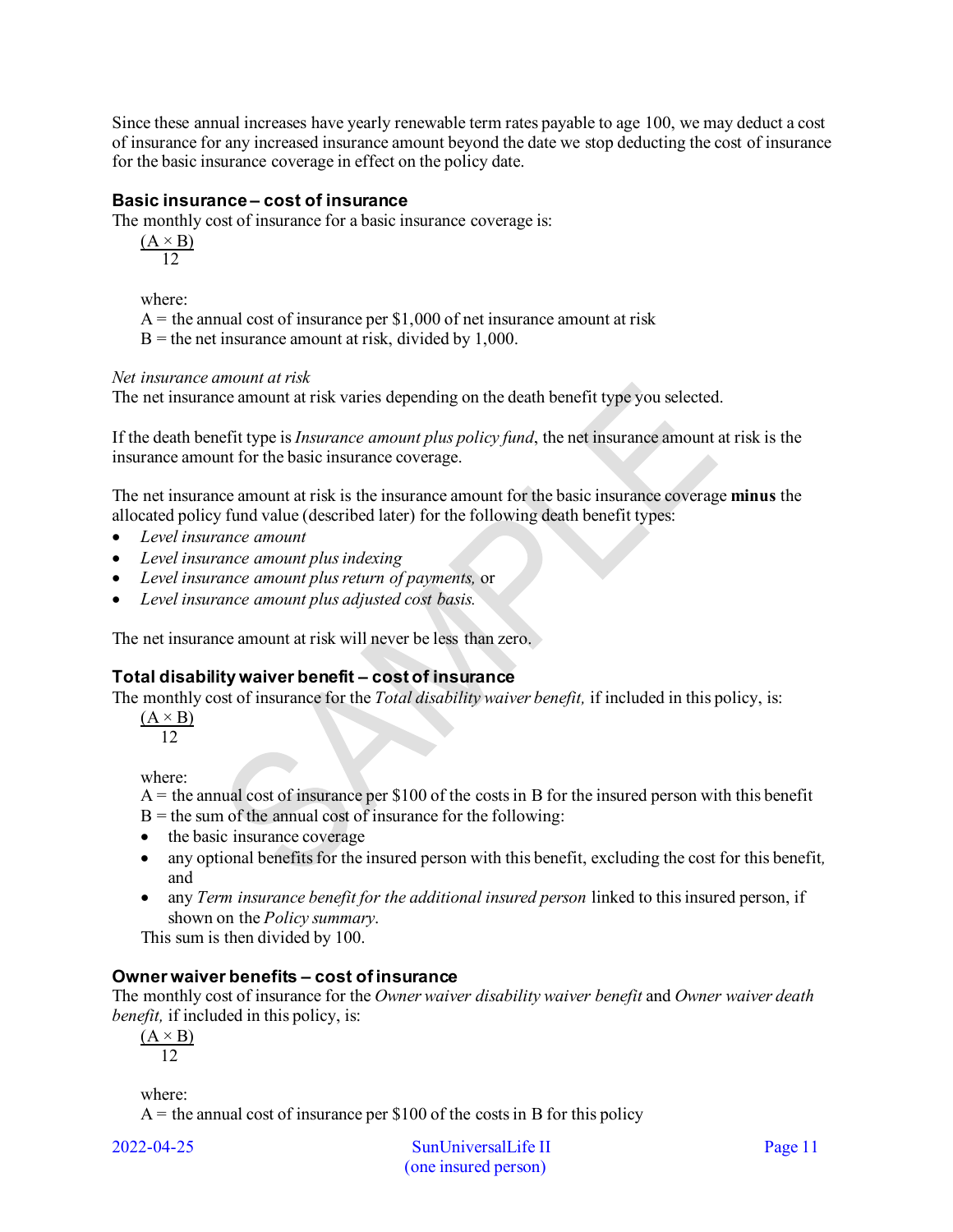$B =$  the total annual cost of insurance for this policy, excluding the cost for this benefit, divided by 100.

## **Other optional benefits – cost of insurance**

The monthly cost of insurance for optional benefits, excluding the *Total disability waiver benefit, Owner waiver disability benefit* and *Owner waiver death benefit*, if included in this policy, is:

 $(A \times B)$ 12

where:

 $A =$  the annual cost of insurance per \$1,000 of net insurance amount at risk for the benefit  $B =$  the net insurance amount at risk, divided by 1,000.

The net insurance amount at risk is the insurance amount or the option amount for the benefit.

## <span id="page-11-0"></span>E15060A **Paying a death benefit – insured person's death**

When a death benefit is payable, we pay the named beneficiary for that insured person's insurance coverage(s). The amount we pay is determined as of the date the insured person died.

We also pay the beneficiary an amount equal to any cost of insurance deducted after the date the insured person died.

If there is a basic insurance coverage on one insured person, that coverage ends when the insured person for that coverage dies.

If there is a joint first-to-die basic insurance coverage, that coverage ends when one of the insured persons for that joint coverage dies.

If there is a joint last-to-die basic insurance coverage, that coverage ends when both the insured persons for that joint coverage have died.

This policy ends on the date all basic insurance coverages in this policy end. If there is any amount in the service account on the date the insured person(s) for the basic insurance coverage die(s), we pay it to the beneficiary who receives the death benefit.

## **When we will not pay (exclusions)**

We will not pay a death benefit if the insured person dies before reaching the age of 15 days.

For each basic insurance coverage, we will not pay the death benefit\* if any insured person for that coverage takes their own life, regardless of whether the insured person has a mental illness or understands or intends the consequences of their action(s), within 2 years of the later of:

- the most recent date an application for basic insurance coverage on that person was signed
- the policy date, shown on the *Policy summary*
- the effective date of the insurance, if you added it after the policy date, or
- the most recent date your policy was put back into effect, if it has been reinstated.

When we don't pay the death benefit, the basic insurance coverage ends and instead we pay the beneficiary:

• the policy fund value as of the date the insured person died

2022-04-25 SunUniversalLife II Page 12 (one insured person)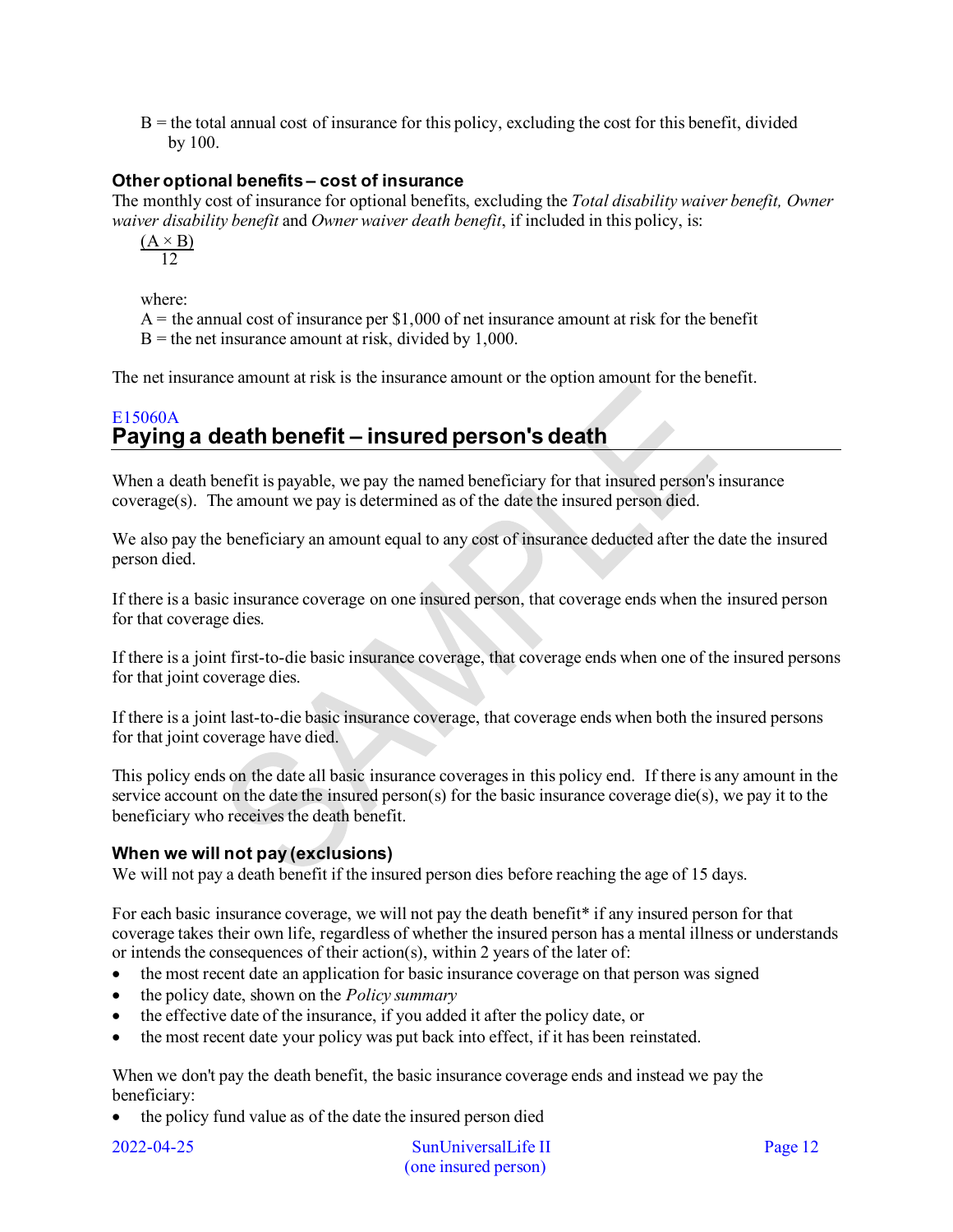- **plus** the total cost of insurance we deducted for that insured person's insurance
- minus the amount of any outstanding policy loans, including interest.

If the policy has been put back into effect, we'll refund only the cost of insurance that was deducted for that insured person since the most recent date the policy was reinstated.

If an insured person takes their own life, regardless of whether the insured person has a mental illness or understands or intends the consequences of their action(s), within 2 years of any increase in their basic insurance coverage that you applied for, we will not pay the amount of the increase. Instead, if the basic insurance coverage has been continuously in effect for at least 2 years on the date the insured person dies, we will pay the following amount to the named beneficiary:

- the death benefit we would have paid before the increase
- **plus**the policy fund value as of the date the insured person died
- **plus** an amount equal to the cost of insurance deducted for the increase in the basic insurance death benefit
- **minus** the amount of any outstanding policy loans, including interest.

#### *If you replaced insurance that was issued by us*

\*If any insurance in this policy is the result of replacing insurance that we issued, we determine the death benefit payable for the part that is replacing insurance, based on the effective date of your previous insurance.

# <span id="page-12-0"></span>**Making a claim for the death benefit**

To make a claim, contact us at the toll free phone number shown at the beginning of this policy. We will then send the appropriate form to be completed. The person making the claim must complete the form and give us the information we need to assess the claim, including proof that the insured person died while their coverage was in effect.

Physicians may charge a fee to complete certain forms. The person making the claim is responsible for any fee.

Before we pay a death benefit, we must verify the insured person's date of birth. If the date of birth on the application is incorrect, we'll adjust the death benefit to the amount that would have been payable based on the cost of insurance deducted and the correct date of birth.

If more than one of the insured persons die in circumstances where it's uncertain which person survived the other, we determine the oldest person died first.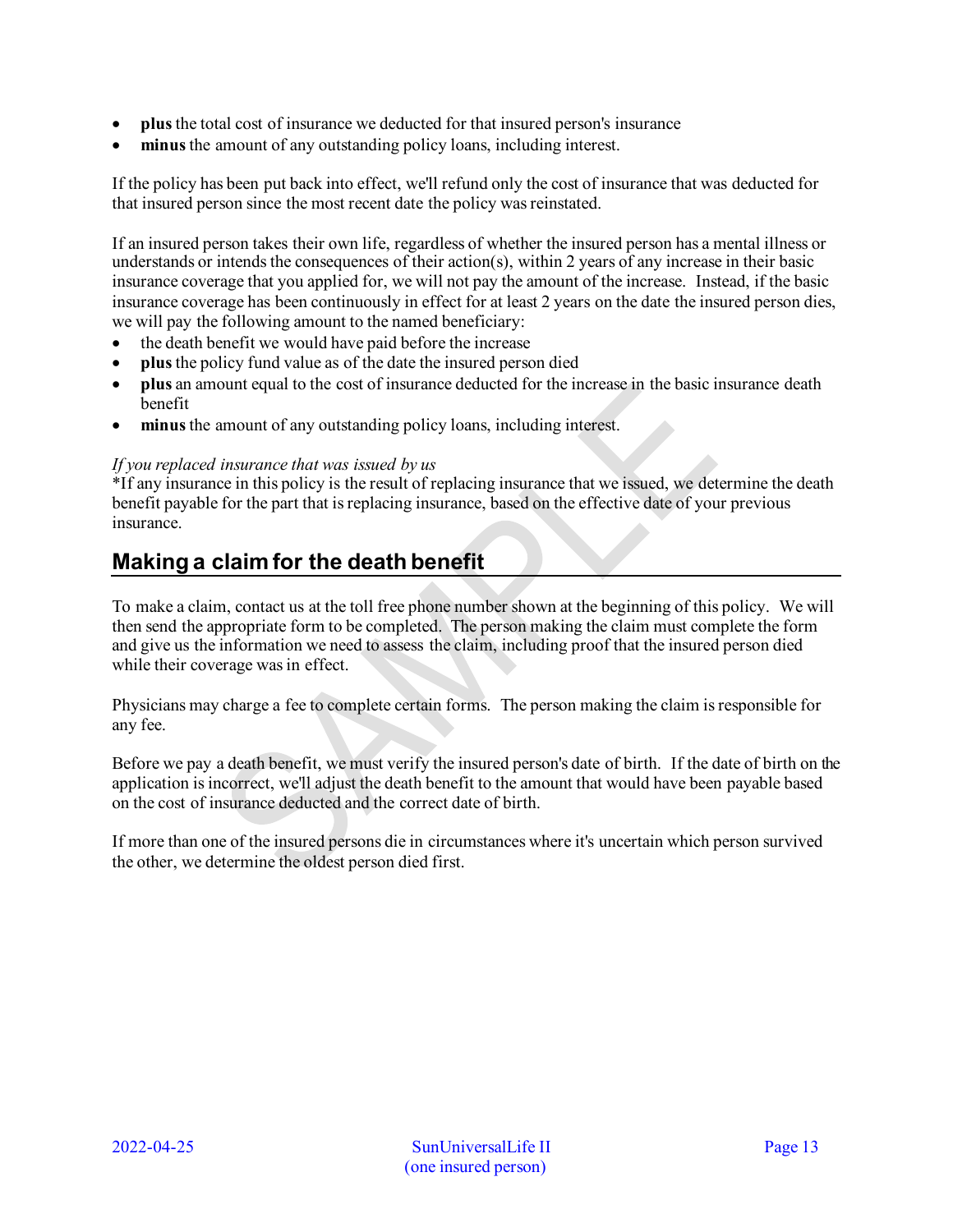## <span id="page-13-0"></span>E15085A **Section 2: Investment provisions**

## <span id="page-13-1"></span>E15090A **Policy fund value**

Your policy fund value is the total amount in the activity account plus the total of your investment accounts.

We will limit the amount of money you may have in your policy fund, based on the tax-exempt limit. This is described later in your policy under the heading, *Maintaining the tax-exempt status of your policy*.

You may make withdrawals from your policy fund. This is explained later under the heading, *Withdrawing money from your policy*.

You may borrow money from your policy. This is explained later under the heading, *Borrowing money from your policy (policy loans)*.

In addition, we may deduct transaction fees from your policy fund. These are explained later in your policy under the heading, *Transaction fees*.

# <span id="page-13-2"></span>**Allocating policy fund value and policy loans**

## **Allocating policy fund value**

If this policy has one basic insurance coverage, the entire policy fund value is allocated to that coverage.

If this policy has more than one basic insurance coverage, we allocate a portion of the policy fund value to each basic insurance coverage (proportional allocation).

The allocated policy fund value is a percentage of the *reduced policy fund value.* For each basic insurance coverage, the percentage is the proportion of the insurance amount for that coverage to the total of all insurance amounts for basic insurance coverages in the policy.

The *reduced policy fund value* is the policy fund value decreased by the monthly cost of insurance for any optional benefits included in this policy, excluding any *Total disability waiver, Owner waiver disability*  and *Owner waiver death benefits.*

## **Allocating policy loans**

If this policy has one basic insurance coverage, all policy loans, including interest, are allocated to that coverage. If this policy has more than one basic insurance coverage, we allocate a portion of all policy loans, including interest, to each coverage.

The loans, including interest, are allocated in the same proportion as the allocated policy fund value.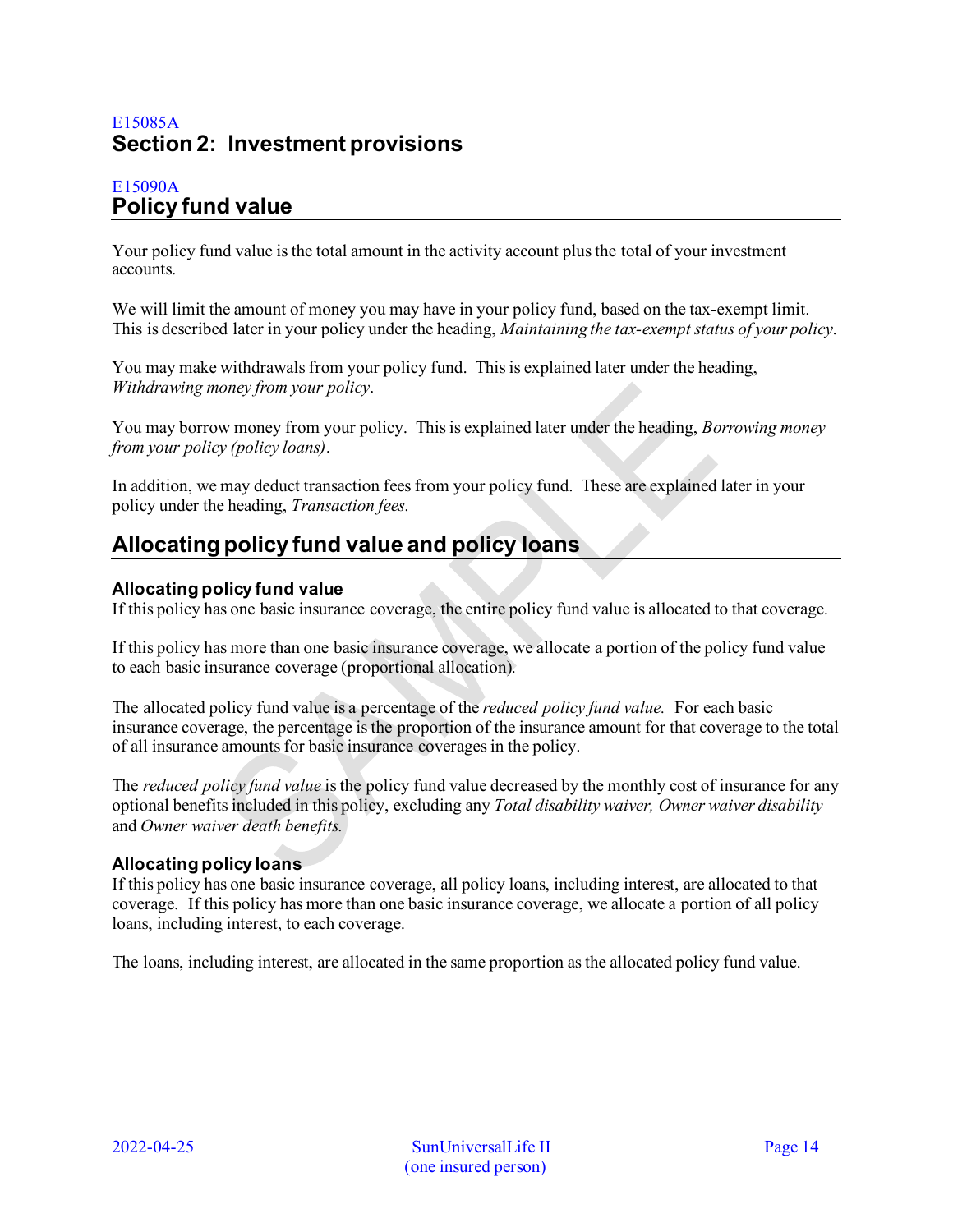## <span id="page-14-0"></span>E15100A **Investment accounts**

Several investment accounts are included in your policy: daily interest account (DIA), guaranteed interest accounts (GIAs), Sun Life Diversified Account and accounts based on the performance of managed funds. Your investment mix is the investment accounts and the percentages you selected for those accounts. You may change the accounts or percentages or both at any time by sending us your written request. We may charge a transaction fee.

Each of your investment accounts must have a minimum amount of \$100. All subsequent payments and transfers to each account must be at least \$100.

## **Transfers to your investment accounts**

Provided the cost of insurance has been paid, money will be transferred from the activity account after the minimum amount for all selected accounts is met, according to your investment mix. Transfers are also processed on a monthly anniversary day if the minimum amount for all accounts is met.

*Example: assume the investment mix is Sun Life Managed Account A 10% and Sun Life Managed Account B 90%*

- A minimum of \$1,000 must be in the activity account to meet the minimum required amount for this investment mix before a transfer can be made to the two selected investment accounts.
- Once  $$1,000$  is in the activity account, then  $$100 (10\% \text{ of } $1,000)$  will be transferred to the Sun Life Managed Account A account and \$900 (90% of \$1,000) will be transferred to the Sun Life Managed Account B account.
- If \$990 was in the activity account, money would not be transferred from the activity account to the selected accounts. With the investment mix of Sun Life Managed Account A 10% and Sun Life Managed Account B 90%, there is only \$99 (10% of \$990) available to be transferred to the Sun Life Managed Account A account and that does not meet the minimum requirement of \$100 for all selected accounts.

## *Daily interest account (DIA)*

This account earns daily interest at the rate we determine. The interest rate is subject to change at any time. The guaranteed minimum interest rate will be at least 90% of the Government of Canada 30-day Treasury Bill rate in effect on the day we set the interest rate, less a management fee of 1.75 percentage points. Under no circumstances will the rate be less than 0%.

## *Guaranteed interest accounts (GIAs)*

Guaranteed interest accounts are available in terms of 1, 3, 5 and 10 years. Each time money is transferred to a GIA, we establish a new layer for that amount with a specific maturity date and interest rate. The interest rate remains in effect for the full term of that account and interest is credited daily. Interest is compounded annually.

For each GIA, the guaranteed minimum interest rate will be at least 90% of the Government of Canada Bond rate with the same term, less a management fee of 1.75 percentage points. Under no circumstances will the rate for any GIA account be less than  $0\%$ .

If Government of Canada Bonds with the same term are not available, we will use our best estimate to determine what the rate would be if a bond with the same term were available.

When a GIA layer matures, we follow the selection you made on your application to either:

• apply the balance of the GIA layer to a new GIA account for the same term, or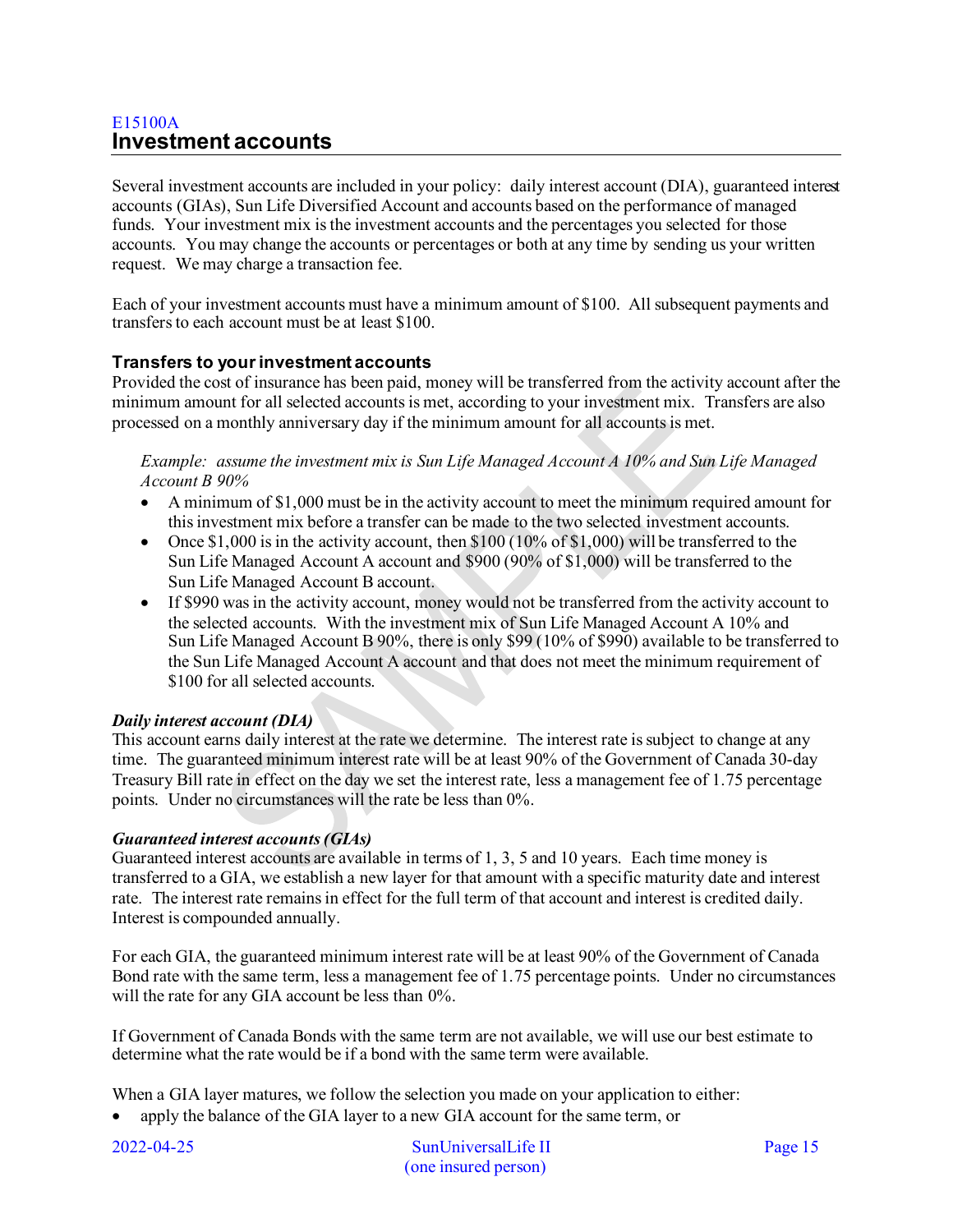• transfer the value including interest at the maturity date to the activity account. Money will be transferred from the activity account after the \$100 minimum amount for all your investment accounts is met according to your investment mix.

You may change your selection at any time.

We may change GIA accounts available to you at any time. If you have money in a discontinued account we'll tell you in advance. If you do not reply within the time specified in the notice, we will continue to follow your investment instructions except that money that would otherwise be transferred to a discontinued GIA account will be transferred to a GIA account with the next shortest term. We will always offer a GIA account with a 0% guaranteed minimum interest rate.

#### *Sun Life Diversified Account*

This account earns daily interest at the rate we determine. The interest rate is subject to change at any time. It is based on the average yield of a variety of investments including bonds, mortgages, common stocks and real estate. Under no circumstances will the rate be less than 0%.

We have the right to discontinue this account. If we discontinue this account, we will tell you in advance and provide information about other accounts that are available. If you do not reply within the time specified in the notice, the amount in the discontinued account will be transferred to the activity account. Once the \$100 minimum amount is met for all remaining selected accounts, the money will then be transferred according to your investment mix.

#### *Accounts based on the performance of managed funds*

The accounts offer returns based on the performance of designated funds managed by a fund manager that we select. Account balances will be adjusted daily. Each daily adjustment may increase or decrease the balance of the account, depending on the rate of return.

When you invest in any managed investment account you do not:

- acquire any ownership interest in a specific fund
- purchase units, or
- have any legal interest in any security.

We may change, merge, or withdraw accounts at any time. If we change or merge accounts in which you have a balance, we will tell you in advance and provide information about other accounts that are available.

If we withdraw an account in which you have a balance, we will transfer the balance for that account to another account with similar investment objectives and tell you in advance. If there are no accounts with similar investment objectives, a transfer will be made to the activity account. If money is transferred to the activity account and the \$100 minimum amount is met for all remaining selected accounts, the money will then be transferred according to your investment mix.

The daily rate of return for this account on a business day is:

- the Canadian dollar rate of return on the designated fund, which reflects the fund manager's expenses and fund distributions
- **minus**, if applicable, an additional annual management fee we charge, divided by the number of expected business days within the calendar year. This additional management fee may change from time to time.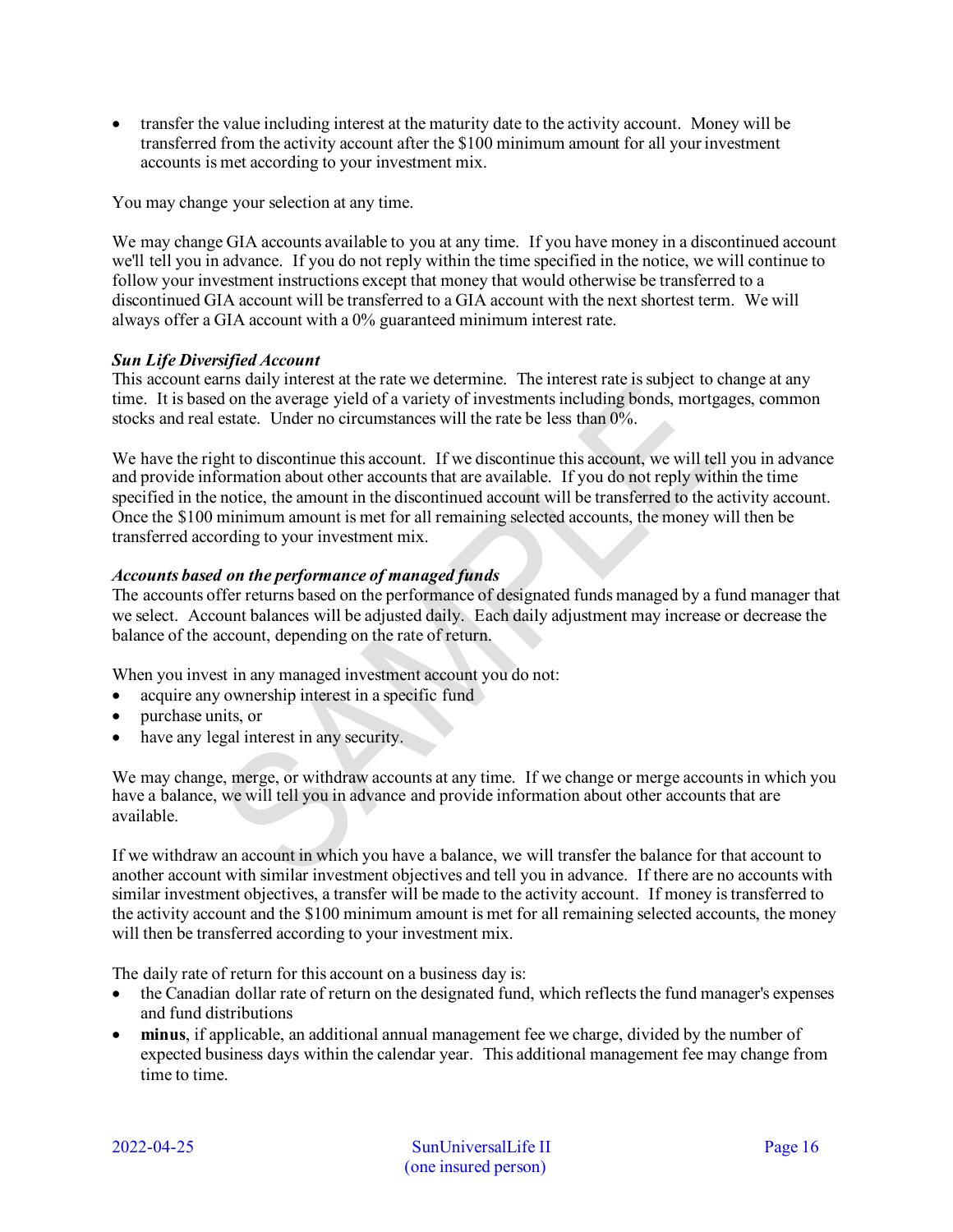The rate of return is not guaranteed and may be positive or negative. We have the right to revise or correct any rate of return that was based on incorrect information provided by the fund manager.

On a day other than a business day, the daily rate of return is 0%.

## <span id="page-16-0"></span>E15115A **Maintaining the tax-exempt status of your policy**

According to current Canadian tax law, the money in your policy fund is not taxed if your policy passes the tax-exempt limit test and the money remains in your policy fund. The tax-exempt limit changes annually on the policy anniversary.

If a payment would cause your policy to fail the tax-exempt limit test, we will transfer the excess amount of that payment directly to the service account. Provincial premium tax is not deducted from excess amounts transferred to the service account.

At each policy anniversary, if your policy fails the tax-exempt limit test, we make an adjustment to your policy, according to the method you selected, which is one of the following:

- retain the amount of all basic insurance coverages
- **increase** any basic insurance amount by the percentage required. The maximum increase is 8% of the cumulative basic insurance amount, including any increase under the *Level insurance amount plus indexing, Level insurance amount plus return of payments* or *Level insurance amount plus adjusted cost basis* death benefit type, or
- **increase and reverse:** increase any basic insurance amount by the percentage required. The maximum increase is 8% of the cumulative basic insurance amount. We reverse these increases at each future policy anniversary as long asthe policy will not lose its exempt status. This method is only available with the *Level insurance amount* and *Insurance amount plus policy fund* death benefit types.

The total of the insurance amounts for all basic insurance coverages can never be more than 3 times the total insurance amount for the basic insurance coverages on the policy date and any other increases to the basic insurance coverage that you requested and we approved.

Any excess funds remaining in the policy fund at the policy anniversary date will be transferred to the service account. We withdraw these excess funds from the activity account first, then from the investment accounts, according to your withdrawal order.

When an insurance amount is increased, we establish a new basic insurance coverage for the amount of the increase. The cost of insurance rates that apply to the annual increases are based on:

- yearly renewable term rates payable to age 100 in effect on the date of each increase, and
- the attained age of the insured person (or attained joint age) on the date of the increase.

At each policy anniversary, we will also determine if any money can be transferred from the service account to the policy fund, and still have the policy pass the tax-exempt limit test. This minimizes the tax you pay on the service account. Provincial premium tax is deducted from the amount transferred from the service account to the activity account.

If Canadian tax law changes, we may limit or disallow any transactions or policy changes that affect your policy's tax-exempt status.

# <span id="page-16-1"></span>**Service account**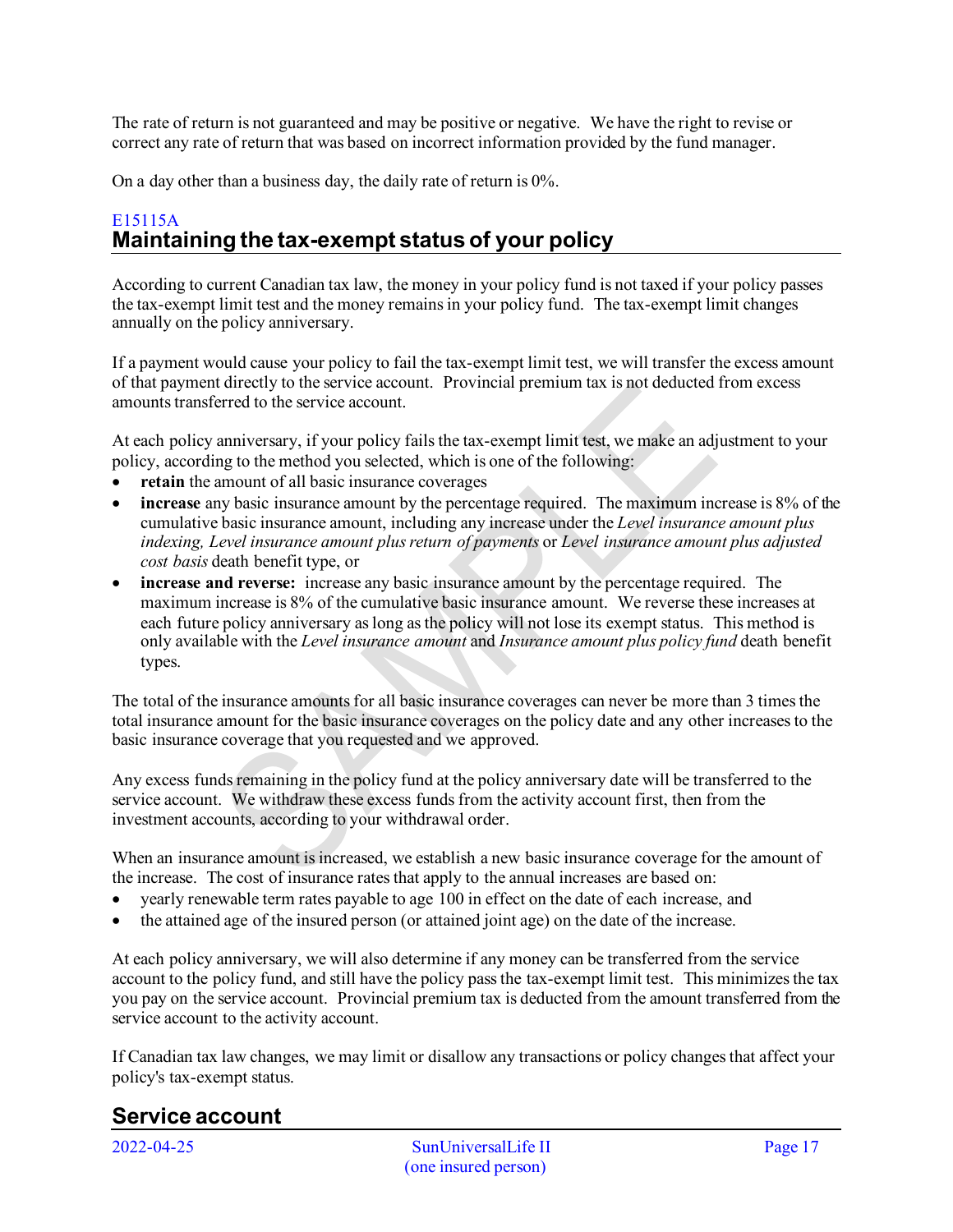This account earns interest according to the investment option you selected for the service account. Interest earned on the service account is taxable. We may set a maximum amount you may have in the service account.

The service account is not part of the policy fund value.

# <span id="page-17-0"></span>**Market value adjustment (MVA)**

There is no MVA when money is transferred from:

- any investment account to the activity account to pay for the cost of insurance
- any investment account to the service account, or
- the service account to the activity account.

We may deduct an MVA when you:

- withdraw money from this policy, or
- transfer money between investment accounts.

For these transactions, we deduct an MVA if:

- money is withdrawn or transferred from a GIA layer before it matures, and the current interest rate for a new GIA layer with the same term is greater than the interest rate of the existing GIA layer, or
- money is withdrawn or transferred from the Sun Life Diversified Account, and the latest yield available to us for Government of Canada long term bonds is greater than the current interest rate for the Sun Life Diversified Account.

## *Guaranteed interest account (GIA)*

The MVA = W  $\times$  { 1 - the lesser of 1 and [  $(1 + J)^D$  ÷  $(1 + K)^D$  ] }

where:

 $W =$  amount withdrawn or transferred from the GIA layer

- $D =$  number of days to maturity in the existing GIA layer, divided by 365
- $J =$  interest rate for the existing GIA layer
- $K =$  current interest rate for a new GIA layer with the same term as the existing GIA.

## *Sun Life Diversified Account*

The MVA = W  $\times$  { the lesser of 1 and [ 10  $\times$  the greater of (0 and {A - B} ) ] }

where:

- $W =$  amount withdrawn or transferred from the Sun Life Diversified Account
- $A =$  the latest yield available to us for Government of Canada long term bonds
- $B =$  current interest rate for the Sun Life Diversified Account

If the latest yield for Government of Canada long term bonds is not available, we will use our best estimate to determine what the yield would be.

# <span id="page-17-1"></span>**Withdrawing money from your policy**

You may withdraw money from your policy at any time. The minimum withdrawal amount is \$250. We may charge a transaction fee for withdrawals.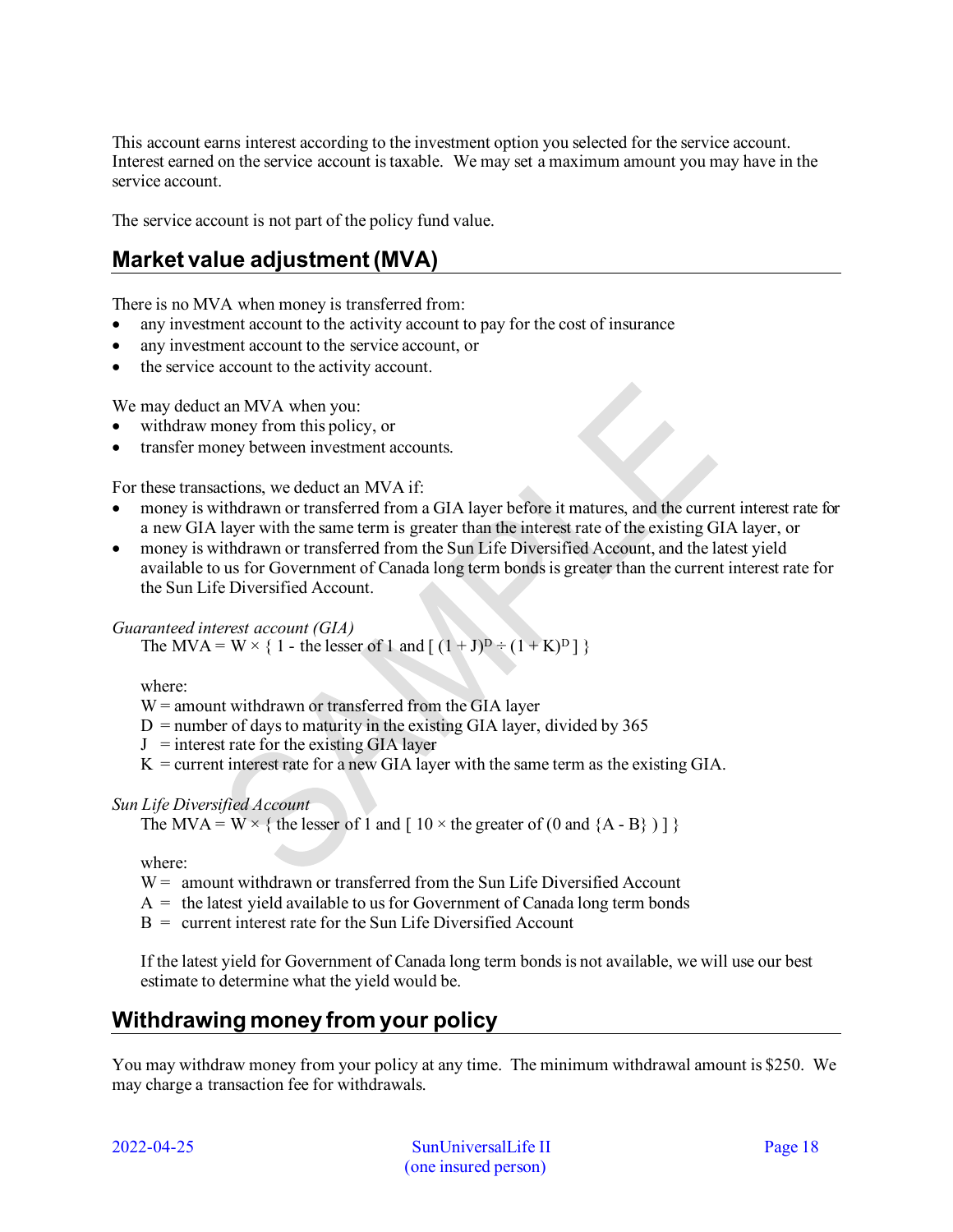Unless you tell us otherwise, we withdraw money from the service account, then from the activity account and then, if necessary, from your investment accounts according to your withdrawal order. When money is withdrawn from a GIA, it will be taken from the layer closest to maturity. Any withdrawal from GIAs or the Sun Life Diversified Account may be subject to a market value adjustment.

The maximum amount you may withdraw is:

- the current cash surrender value
- **minus** any guaranteed cash value
- **minus** an amount equal to the previous month's cost of insurance deductions for basic insurance and any optional benefits, multiplied by 12.

The cash surrender value is:

- the policy fund value
- **minus** any surrender charge
- **minus** any outstanding policy loans, including interest
- **minus** any market value adjustment that applies to GIAs or the Sun Life Diversified Account
- **plus** any guaranteed cash value
- **plus** any amount in the service account.

You may have to pay tax on withdrawals from your policy fund.

# <span id="page-18-0"></span>**How withdrawals may affect a death benefit**

If your death benefit type is *Insurance amount plus policy fund,* a withdrawal from your policy fund will reduce the death benefit that is payable.

For the following death benefit types, we reduce the insurance amount by the amount of the withdrawal:

- *Level insurance amount*
- *Level insurance amount plus indexing*
- *Level insurance amount plus return of payments,* or
- *Level insurance amount plus adjusted cost basis.*

We first reduce the most recent increases to the insurance amount that resulted from maintaining your tax-exempt status. We then reduce the most recent increases to the insurance amount that resulted from annual increases for the following death benefit types:

- *Level insurance amount plus indexing*
- *Level insurance amount plus return of payments,* and
- *Level insurance amount plus adjusted cost basis.*

We then reduce any other increases to the insurance amount for the basic insurance coverage that you requested and we approved.

In addition, if your death benefit type is either *Level insurance amount plus return of payments* or *Level insurance amount plus adjusted cost basis,* we will change it to *Level insurance amount.* The insurance amount of the basic insurance coverage for the *Level insurance amount* death benefit type will be equal to the basic insurance amount in effect on the last policy anniversary, minus the amount of the withdrawal.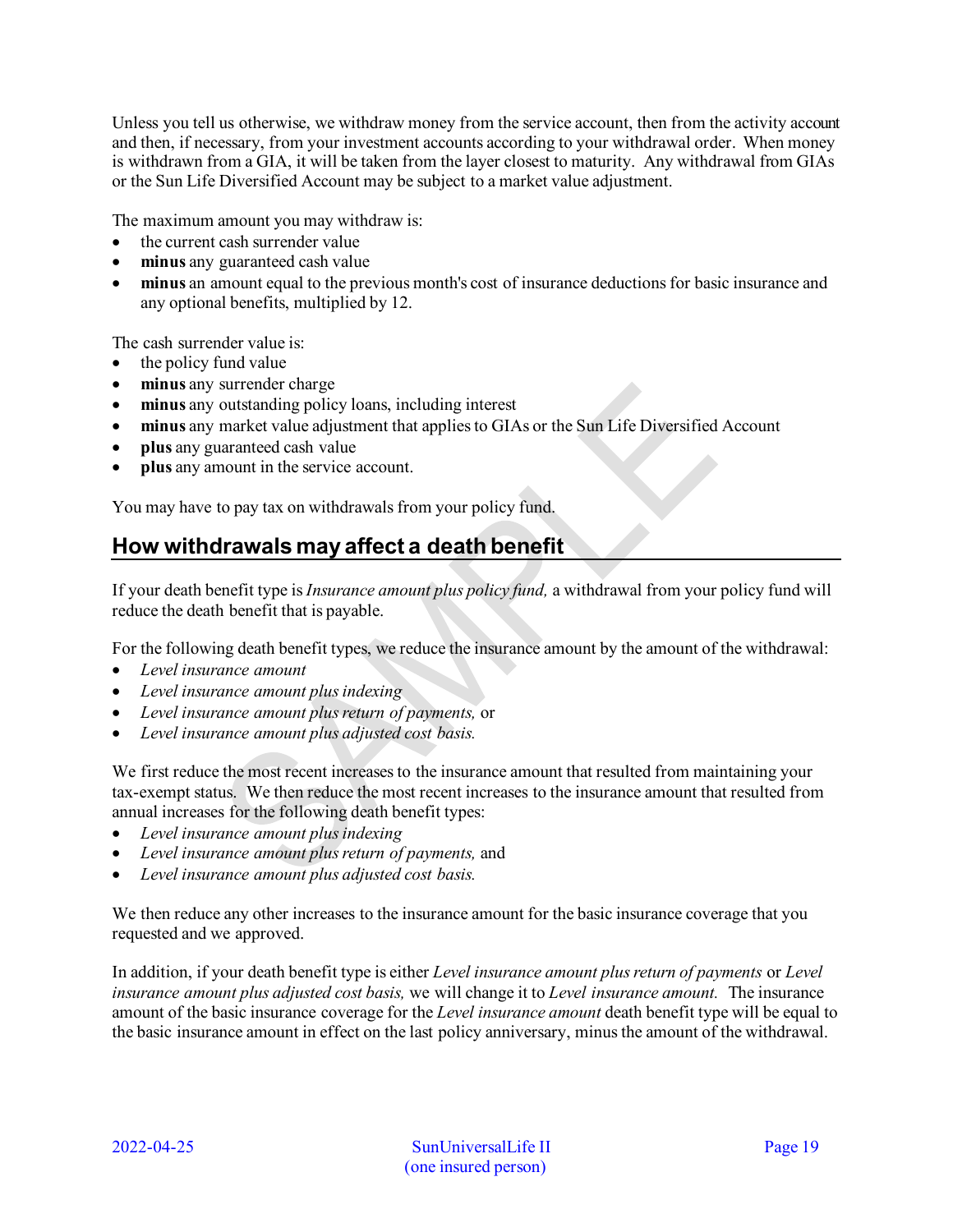## <span id="page-19-0"></span>**Loans you request**

After the first policy year, you may borrow money from your policy fund. The minimum amount you may borrow is \$250. We may charge a transaction fee. We charge interest on any loan.

The maximum amount you may borrow is:

 $\{75\% \times (A + B - C - D) \} - E - \{F \times (1 + G) \}$ 

where:

 $A =$  the policy fund value

- $B =$ any guaranteed cash value
- $C =$  any surrender charge
- $D$  = any market value adjustment that applies to GIAs and the Sun Life Diversified Account
- $E = \text{cost of insurance deductions}$  for basic insurance and any optional benefits for the previous month, multiplied by 12
- $F =$ any outstanding policy loans, including interest
- $G =$  the current loan interest rate, divided by 100.

#### **Loans we initiate – automatic payment loan**

The automatic payment loan is initiated by us and is used to pay the cost of insurance when there is insufficient money in your policy fund and you have a guaranteed cash value. We do this to keep your policy in effect.

The automatic policy loan is only available if:

- your policy's cost of insurance type is guaranteed level rates for 10, 15 or 20 years, and
- at least one of these types is in effect on the date there isn't enough money in the policy fund to pay the cost of insurance.

#### **Information about your loans**

If the amount of your policy loan, including interest, becomes greater than your policy fund plus any guaranteed cash value, your policy will end 31 days later unless we receive a payment within that period to keep your policy in effect. We set the minimum amount of this payment.

We charge interest on the loan each day. The interest is compounded annually. This means the interest accumulates and we add it to the balance of the loan at the end of the policy year. We set the interest rate on the date the loan is taken and tell you the interest rate charged on the loan. At each policy anniversary, we change the interest rate to the rate we would charge on new loans on your policy on that date, whether a new loan is taken or not.

You may repay a loan at any time.

If any loan is outstanding at the time a death benefit is payable, the amount of the loan plus interest will be deducted from the amount we pay to the beneficiary.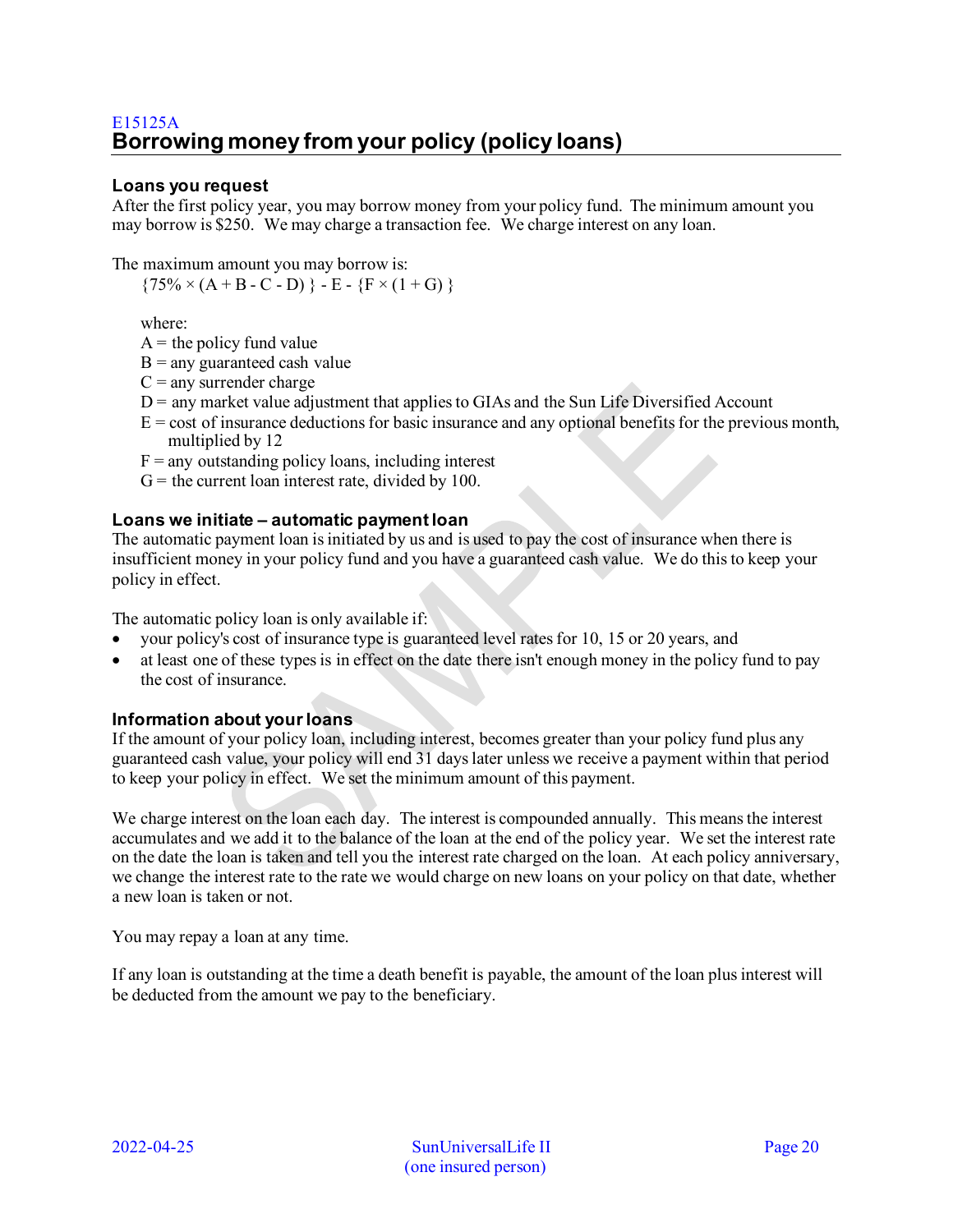## <span id="page-20-0"></span>E15140A **Accessing the policy fund when disabled, ill or injured**

You may make one withdrawal from your policy fund each time an insured person becomes disabled, ill or injured, as defined below. The minimum and maximum amount you may withdraw is described under the heading, *The amount you may withdraw.* You may make this withdrawal without incurring a taxable disposition, based on tax rules in effect as of the policy date. The tax rules may change at any time, without notice. The tax rules in effect on the date you request a withdrawal will apply.

## **Qualifying to make a withdrawal from your policy fund**

Each disability must continue for at least 60 consecutive days. To be considered disabled in any of the four categories of disability (occupationally disabled, critically disabled due to illness or injury, critically disabled due to deteriorated mental ability and critically disabled - terminal illness) set out below, the insured person must be:

- under the active, continuous and medically appropriate care of a physician, or other health care practitioner acceptable to us
- following the treatment prescribed and any other recommendations made by a physician or health care practitioner, and
- occupationally disabled or critically disabled as defined below.

#### **Occupationally disabled**

To be considered occupationally disabled under this provision, the insured person must, as a result of illness or injury, qualify under one of the following:

#### *Disabled while employed*

- if the insured person is unable to perform the essential duties of their own occupation, and is not earning money or profiting from any occupation, or
- if the insured person is earning money or profiting from an occupation but they have experienced a loss of income of at least 50% over 60 consecutive days compared to the earned income from their own occupation during the 60 days immediately before the day they became disabled.

#### *Disabled while unemployed or retired*

• if the insured person is unemployed or retired on the date they become disabled, the insured person is unable to perform the essential duties of their last regular occupation.

#### *Disabled while employed in the home*

• if the insured person is responsible for maintaining their home or caring for immediate family members, the insured person is unable to perform all of the essential duties of maintaining that home or caring for those individuals.

#### *Disabled while a student*

If the insured person is a student on the date they become disabled and their attained age is 18 or older on that date, and they are unable to:

- attend or participate as a student in an education program, or
- perform any occupation for earnings or profit within their education, training or experience.

If the insured person's attained age is less than 18, we consider them to be disabled if, as a result of illness or injury, they require the presence of an adult attendee in order to participate in an education program.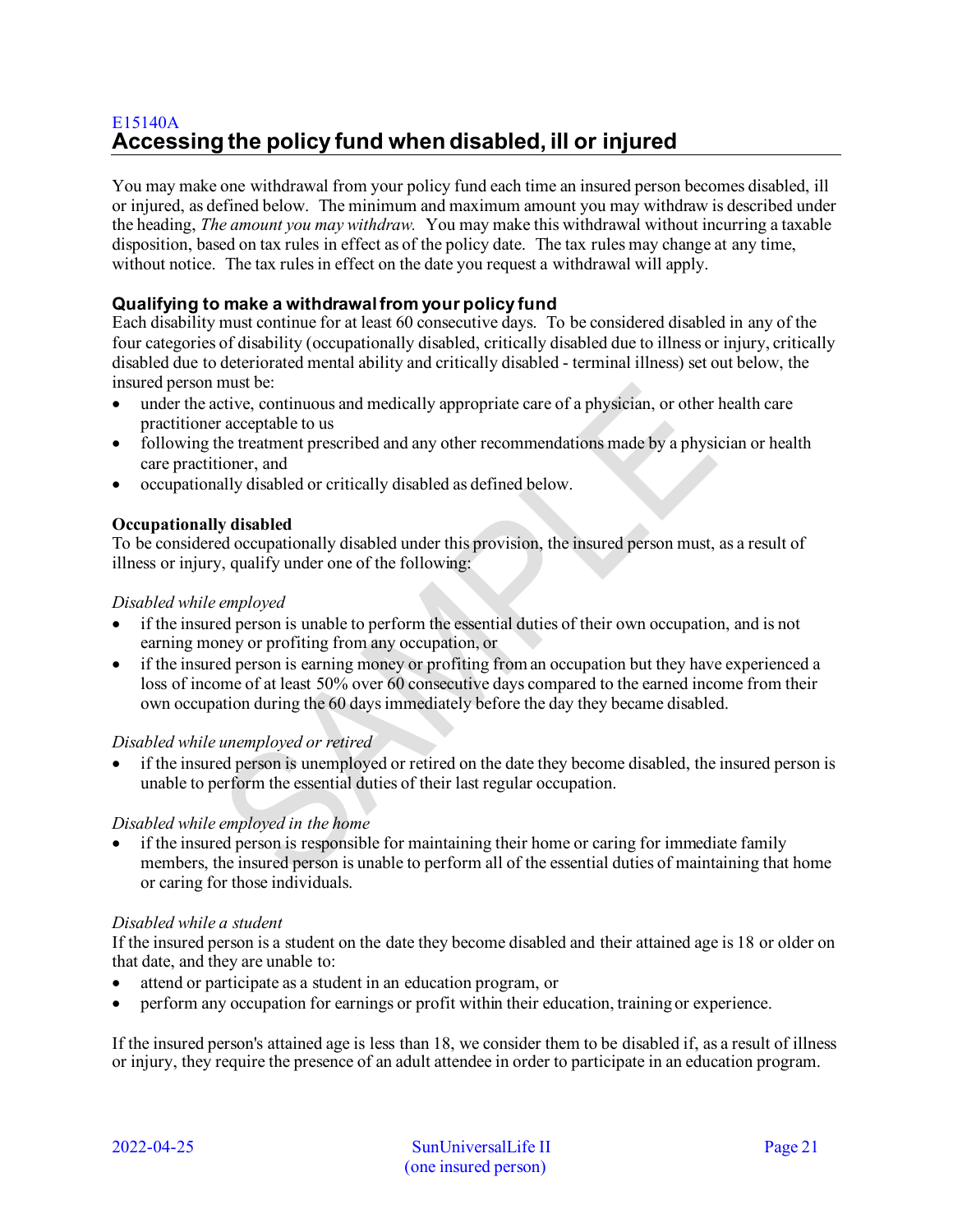### **Critically disabled - due to illness or injury**

Critically disabled means the insured person, as a result of illness or injury, is unable to perform one or more of the activities described below. The activities are:

#### *Bathing*

Bathing means washing oneself:

- in a bathtub or shower, including getting in and out of the bathtub or shower, or
- by sponge bath.

#### *Dressing*

Dressing means putting on, taking off, fastening and unfastening:

- clothing, and
- medically necessary braces or artificial limbs.

An insured person is not dependent for dressing if reasonable alterations to or changes in the clothing they usually wear would enable them to dress without substantial physical assistance.

#### *Feeding*

Feeding means the insured person's ability to get food into their body:

- through the mouth, or
- by a feeding tube.

Feeding does not include cooking or preparing a meal.

#### *Toileting*

Toileting means getting to and from and on and off the toilet, and performing associated personal hygiene.

#### *Transferring*

Transferring means moving into or out of a bed, chair or wheelchair. This does not include getting into or out of the bathtub or shower, as we include this in bathing.

#### *Continence*

Continence means the ability to control both bowel and bladder functions, or maintain a reasonable level of personal hygiene (including caring for catheter or colostomy bag) when not able to control either bowel or bladder functions or both.

#### **Critically disabled - due to deteriorated mental ability**

We consider the insured person critically disabled if they have deteriorated mental ability and need constant supervision by another person for protection from threats to their physical health and safety as the result of deterioration in or a loss of:

- short-term or long-term memory
- orientation as it relates to people, place and time
- reasoning, or
- judgment, as it relates to safety awareness.

Deteriorated mental ability must result from an organic brain disorder such as Alzheimer's disease, irreversible dementia, or brain injury. Deteriorated mental ability is also known as cognitive impairment. Deteriorated mental ability is determined by a neurologist licensed and practising in Canada or the United States, based on:

• clinical examination

2022-04-25 SunUniversalLife II Page 22 (one insured person)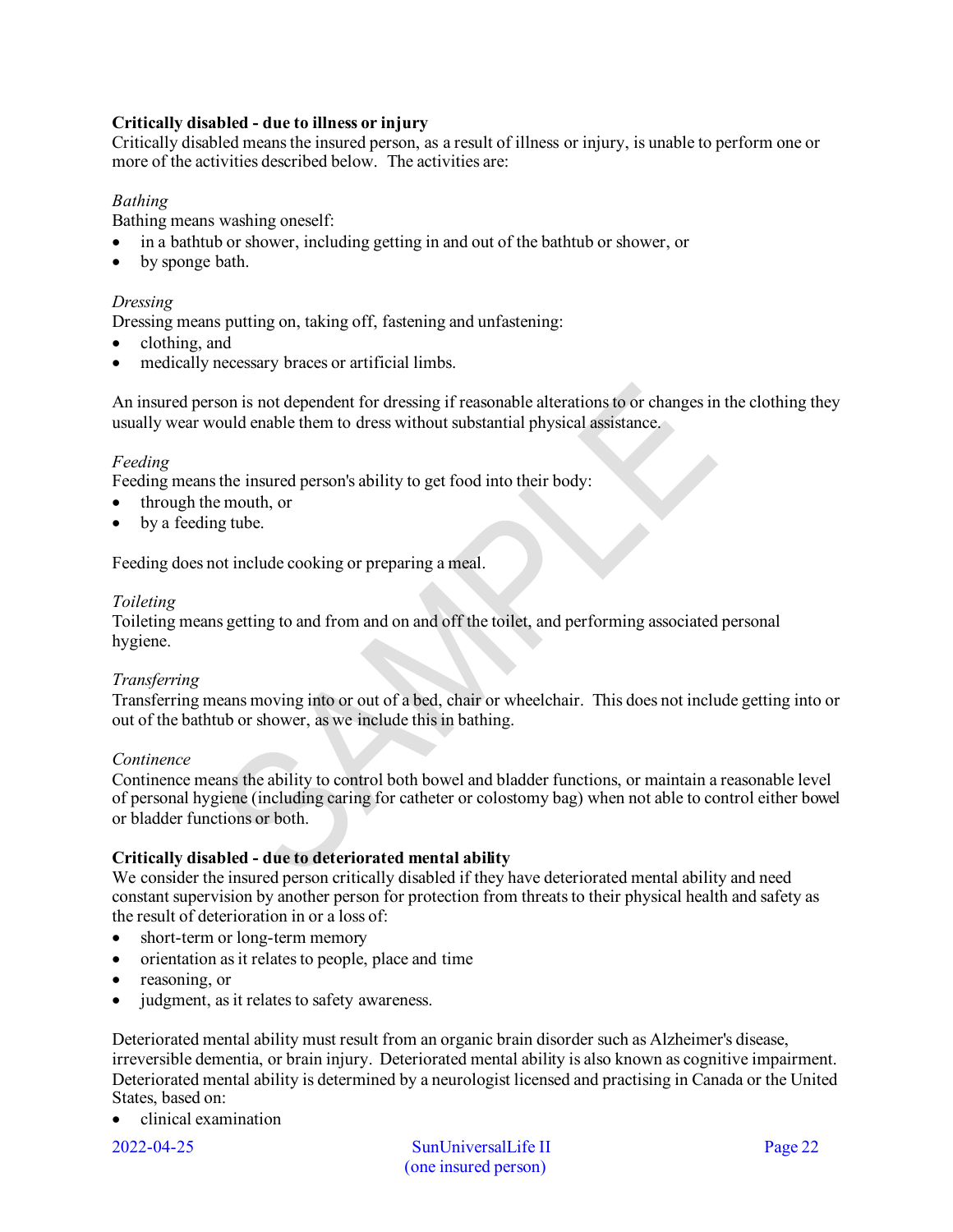- radiological studies, and
- psychological testing.

#### **Critically disabled - terminal illness**

We consider the insured person critically disabled if they have a condition which has been diagnosed as terminal by a physician, and the life expectancy is less than 24 months.

#### **The amount you may withdraw**

The maximum amount you may withdraw from your policy fund is:

- the policy fund value
- **minus** any surrender charge that may apply on the date of the withdrawal
- **minus**the amount of any outstanding policy loans, including interest
- **minus** any market value adjustment that applies to GIAs and the Sun Life Diversified Account
- **minus** an amount equal to the cost of insurance for the next 12 months
- **minus** a claim assessment fee.

The minimum amount you may withdraw is \$500.

The company will credit interest up to the date of withdrawal.

Unless you tell us otherwise, we withdraw money from the activity account and then, if necessary, from your investment accounts according to your withdrawal order. When money is withdrawn from a GIA, it will be taken from the layer closest to maturity.

The total death benefit will be reduced by the amount of your withdrawal and may reduce the insurance amount, as described under *How withdrawals may affect a death benefit*.

#### **Making a claim for this benefit**

To make a claim for this benefit, contact us at the toll free phone number shown at the beginning of this policy for the appropriate form. You must pay a claim assessment fee each time you submit a claim to access your policy fund when disabled.

You may not make any withdrawal under this provision if:

- we rated the insured person as a substandard risk for medical reasons and they continue to be rated on the date they become disabled, or
- this policy came into effect as the result of a conversion from another life insurance policy while the insured person was disabled.

Before we approve the claim, the insured person's date of birth must be verified.

If the insured person is disabled when you make a claim for this benefit, we must receive proof of their disability after it continued for more than 60 consecutive days.

If the insured person is no longer disabled when you make a claim for this benefit, we must receive proof:

- that the disability continued for more than 60 consecutive days, and
- of the disability within 1 year of the date the insured person is no longer disabled.

In addition to the claim assessment fee, you must pay any cost associated with providing proof of disability.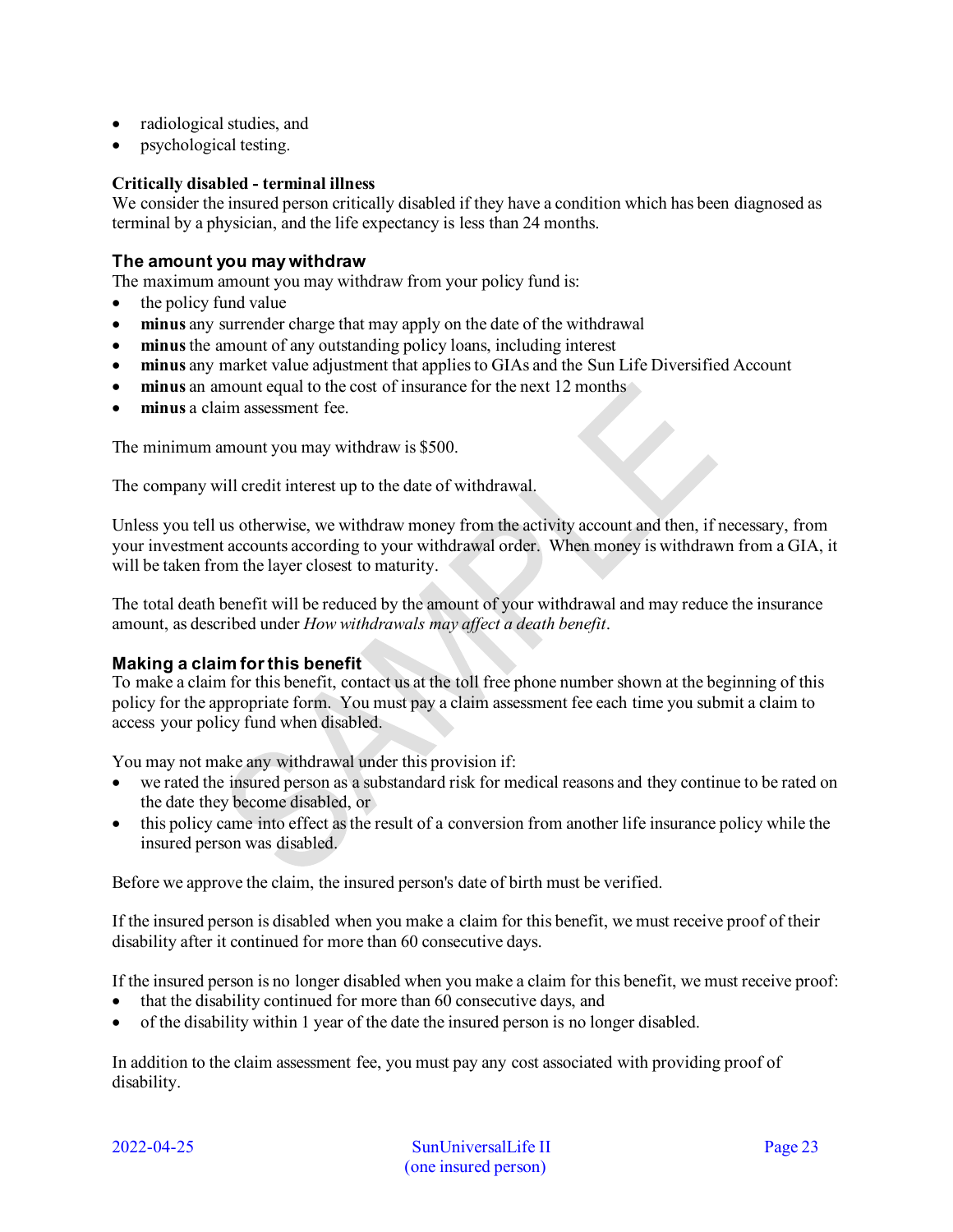We may also require the insured person to authorize us to gather and use additional information from other insurers or government agencies.

## **When you do not qualify for this benefit (exclusions and limitations)**

You do not qualify for this benefit if the disability is directly or indirectly caused by or associated with the insured person committing or attempting to commit a criminal offence.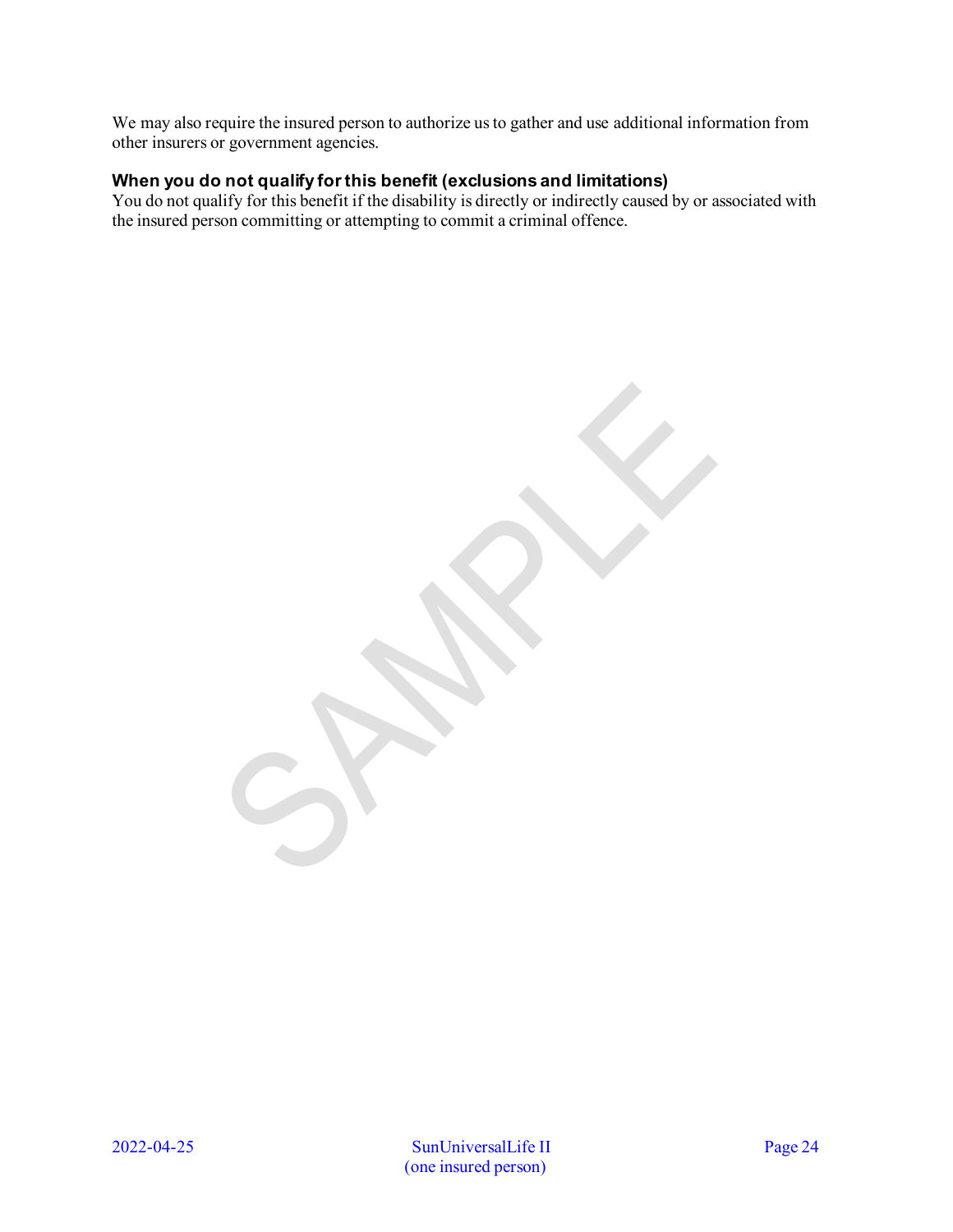## <span id="page-24-0"></span>E15150A **Section 3: General provisions**

## <span id="page-24-1"></span>E15155A **When your policy will end due to lapse**

Your policy will end 31 days after a monthly anniversary day if on that day the policy fund value, plus any guaranteed cash value, minus any outstanding loans, including interest, is less than the cost of insurance for the next month.

If your policy ends this way, it has lapsed.

To prevent your policy from ending we must receive the required payment before the end of the 31<sup>st</sup> day. We will tell you the amount you are required to pay to keep the policy from ending.

# <span id="page-24-2"></span>**Putting your policy back into effect**

We will not put this policy back into effect if you cancelled it. If your policy ended because it lapsed, you may apply to put it back into effect if all the persons insured under the basic insurance coverage are alive on the date the policy lapses. This process is called reinstatement.

If you want to put your policy back into effect, you must:

- apply within 2 years of the date the policy ended
- give us new evidence of insurability that we consider satisfactory for all of the insured persons
- give us a payment, equal to:
	- the cost of insurance, including interest, owing from the date the policy ended up to the date it is reinstated
	- the monthly cost of insurance on the date of reinstatement multiplied by 2 if you pay monthly or multiplied by 12 if you pay annually
	- any applicable premium tax, and
	- any guaranteed cash value on the date the policy ended, including interest, accumulated to the date of reinstatement.

We will tell you when we approve your application to reinstate your policy. If we don't approve your application, we'll refund the amount you paid when you applied.

#### *Reinstating while disabled*

We will not put this policy back into effect if you cancelled it. If an *Owner waiver disability benefit or Total disability waiver benefit* is included and your policy lapsed while you or an insured person is disabled, you may apply to put this policy back into effect, without giving us new evidence of insurability.

The conditions that must exist for us to consider your application are:

- 4. The policy must have ended by lapse before a claim was made for the disability benefit or after a claim was made but before we completed our claim assessment
- 5. You must apply within 1 year of the date the policy ended by lapse
- 6. The disabled person must have been disabled when the policy lapsed and their disability continued for at least 6 consecutive months
- 7. You must apply before the end date of the disability benefit on the insured person shown on the *Policy summary*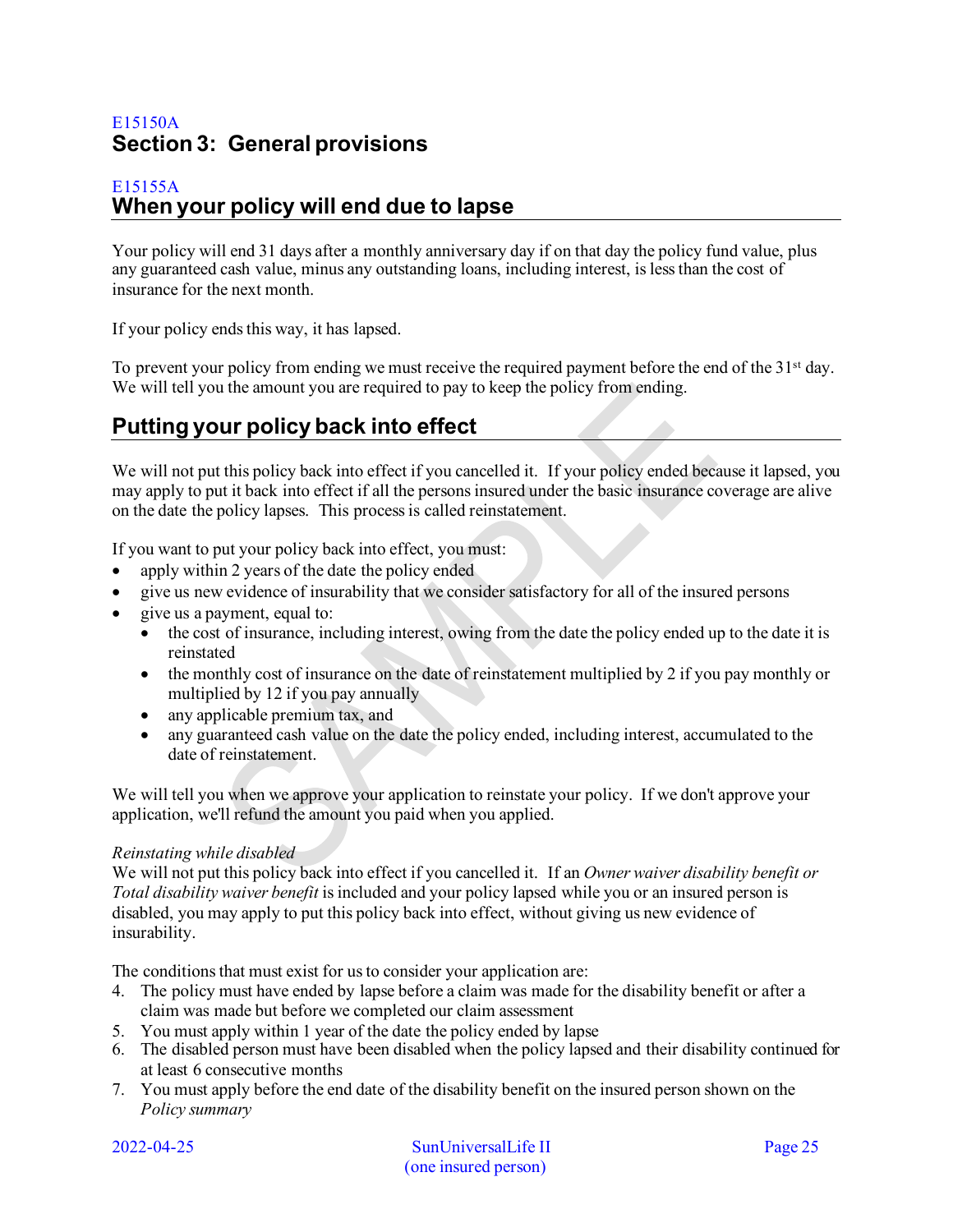- 8. You must give us proof, that we consider satisfactory, of the disability and the length of time the insured person was disabled, and
- 9. All persons insured under the basic insurance coverage must be alive when you apply and continue to be alive on the date we reinstate your policy.

# <span id="page-25-0"></span>**Transaction fees**

We do not charge a fee for the first four policy transactions or policy changes, in each policy year. We may charge a fee for additional policy transactions and policy changes. If we charge a fee, it will never be more than \$50.

## <span id="page-25-1"></span>E15165A **Applying for changes to your policy**

You may apply for certain changes to your policy. A transaction fee may apply. Your application must be in a form acceptable to us and satisfy our administrative rules.

## **Changing the death benefit type**

We determine which death benefit type is available to you and if you may change it once selected, as described below. If you apply to change the death benefit type, you may be required to provide evidence of insurability we consider satisfactory. All basic insurance coverages in this policy must have the same death benefit type.

You may change the death benefit type from *Level insurance amount, Level insurance amount plus indexing, Level insurance amount plus return of payments* or *Level insurance amount plus adjusted cost basis* to *Insurance amount plus policy fund.* You must provide new evidence of insurability if the change results in an increase to the policy's net insurance amount at risk.

You may change the death benefit type from *Insurance amount plus policy fund* to *Level insurance amount* if the policy doesn't have any basic insurance coverages with a cost of insurance type of guaranteed level rates for 10, 15 or 20 years.

You may change the death benefit type from *Level insurance amount plus indexing, Level insurance amount plus return of payments* or *Level insurance amount plus adjusted cost basis* to *Level insurance amount.* The insurance amount of the basic insurance coverage for the *Level insurance amount* death benefit type will be equal to the basic insurance amount in effect on the last policy anniversary. You must provide new evidence of insurability if the change results in an increase to the policy's net insurance amount at risk.

## **Changing the cost of insurance type**

After the first policy anniversary, you may apply to change the cost of insurance type as described below, depending on our rules about the age of the insured person and amount of insurance.

You may change the cost of insurance type from guaranteed yearly renewable term rates to age 70 or age 85 to guaranteed level rates to age 100.

If the policy's death benefit type is *Insurance amount plus policy fund*, a change to guaranteed level rates for 20 years is also permitted from the following cost of insurance types:

- guaranteed yearly renewable term rates to age 70 or age 85, and
- guaranteed level rates to age 100.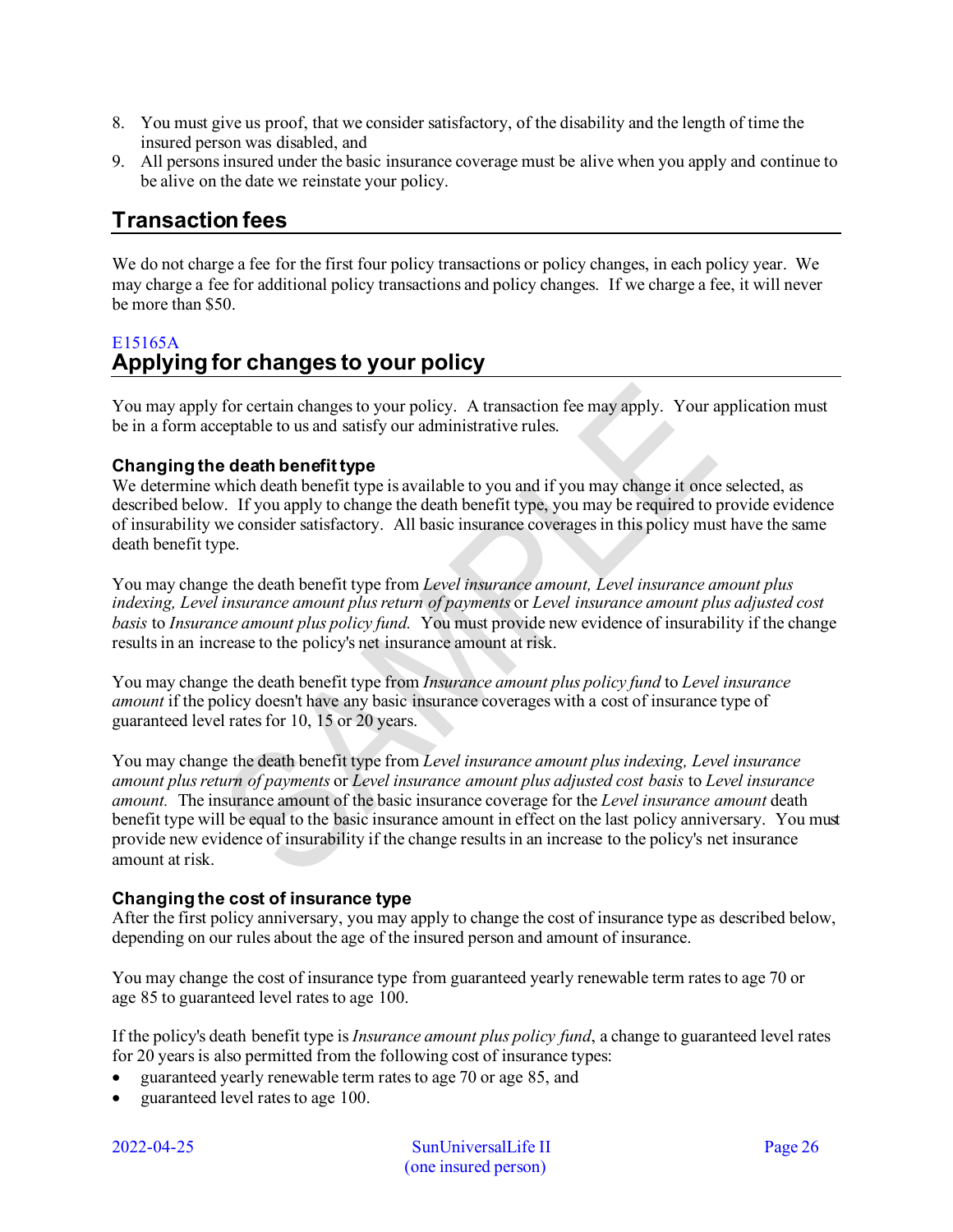The new cost of insurance rates for a basic insurance coverage will be based on the attained age of the insured person (or attained joint age), and the rates in effect on the date of the change.

#### **Insurance amount increases**

You may increase the amount of a basic insurance coverage by a minimum of \$50,000 and a maximum amount that we determine. You must provide new evidence of insurability that we consider satisfactory. Any new cost of insurance for the increase in the insurance amount is based on the attained age of the insured person (or attained joint age) and the rates in effect on the date of the change.

Increases to the amount of a basic insurance coverage are not permitted if the cost of insurance type is guaranteed level rates for 10 or 15 years.

#### **Insurance amount decreases**

You may decrease the amount of a basic insurance coverage, but not below the minimum amount we determine.

We first reduce the most recent increases to the insurance amount that resulted from maintaining your tax-exempt status, if the method you selected is increase or increase and reverse. We then reduce the most recent increases to the insurance amount that resulted from annual increases for the following death benefit types:

- *Level insurance amount plus indexing*
- *Level insurance amount plus return of payments,* and
- *Level insurance amount plus adjusted cost basis.*

If required, we then reduce the remaining insurance amount for the basic insurance coverage(s) you requested.

In addition, if your death benefit type is either *Level insurance amount plus return of payments* or *Level insurance amount plus adjusted cost basis,* it will be changed to *Level insurance amount.*

The target annual payment does not change when the insurance amount for the basic insurance coverage is decreased. A decrease is not available in the first 12 months a basic insurance coverage is in effect.

#### **Changing the indexing percentage**

If your death benefit type is *Level insurance amount plus indexing*, you may change the indexing percentage. If you are applying to increase the indexing percentage, you must provide new evidence of insurability we consider satisfactory.

## **Changing the withdrawal order**

You may change the withdrawal order at any time.

#### **Removing a basic insurance coverage**

You may remove a basic insurance coverage for the insured person. The target annual payment for that basic insurance coverage remains in effect.

## <span id="page-26-0"></span>E15195A **Your right to cancel this policy**

You may cancel your policy at any time. Your decision to cancel your policy is your personal right. The cancellation is binding on you and any person entitled to make a claim under this policy, whether their entitlement is revocable or irrevocable.

2022-04-25 SunUniversalLife II Page 27 (one insured person)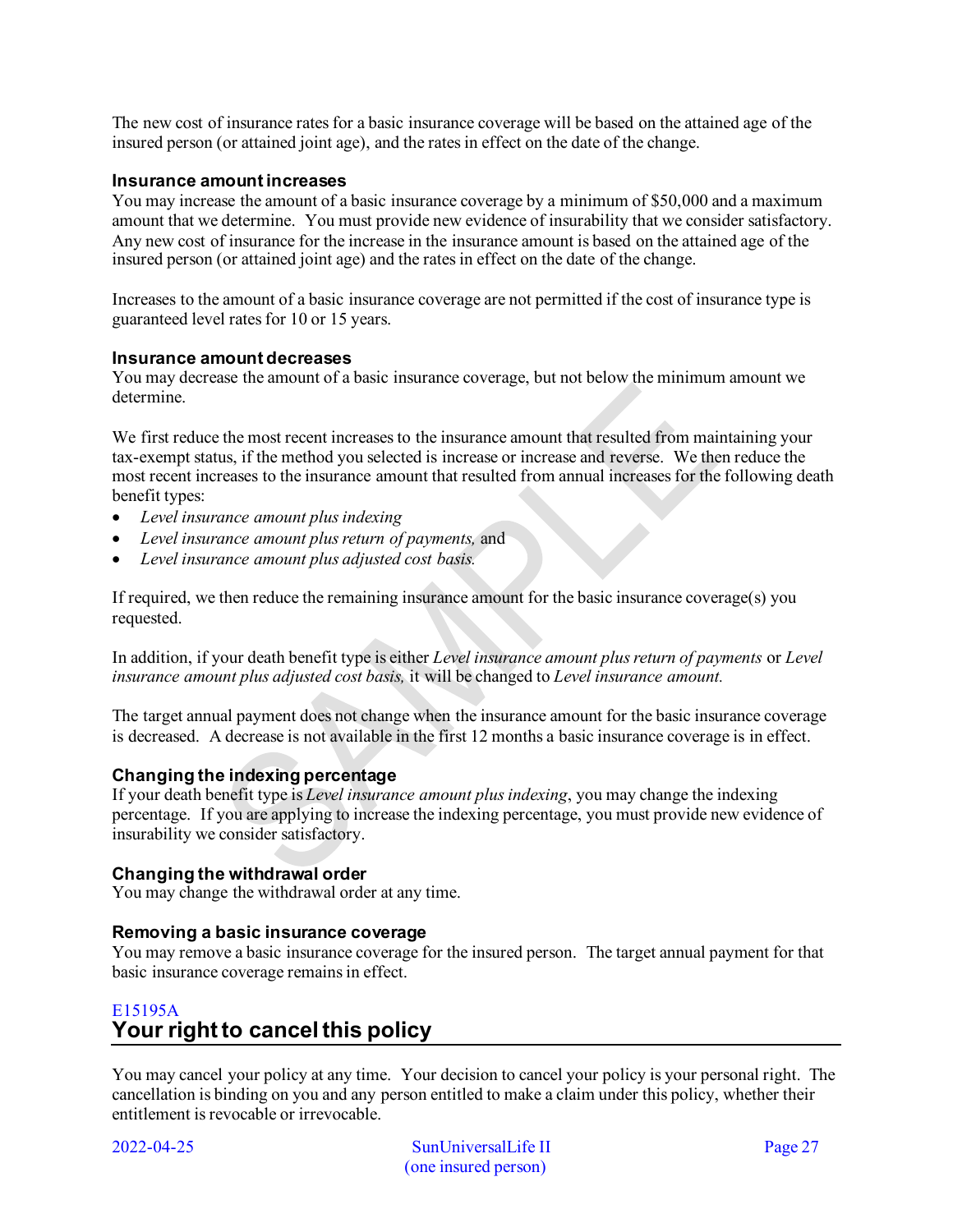All of our obligations and liabilities under this policy end immediately on the date we receive your request to cancel your policy or on any later date you indicate in your request.

To cancel your policy, send your request in writing to:

Sun Life Assurance Company of Canada 227 King Street South PO Box 1601, Stn. Waterloo Waterloo ON Canada N2J 4C5

If you apply to cancel your policy within the first 10 days of receiving it from us, we will treat this as a rescission. This is described under the heading, *If you change your mind within 10 days.* 

## **Cash surrender value**

If you cancel your policy after the 10<sup>th</sup> day of receiving it from us, we'll pay the cash surrender value to you. The amount we pay is:

- the policy fund value
- **minus** any market value adjustment that applies to GIAs and the Sun Life Diversified Account
- **minus**the amount of any outstanding policy loans, including interest
- minus the amount of any surrender charge
- **plus** any guaranteed cash value
- **plus** any amount in the service account.

The amount we pay is determined on the business day following the day we receive your request or any later date you indicate.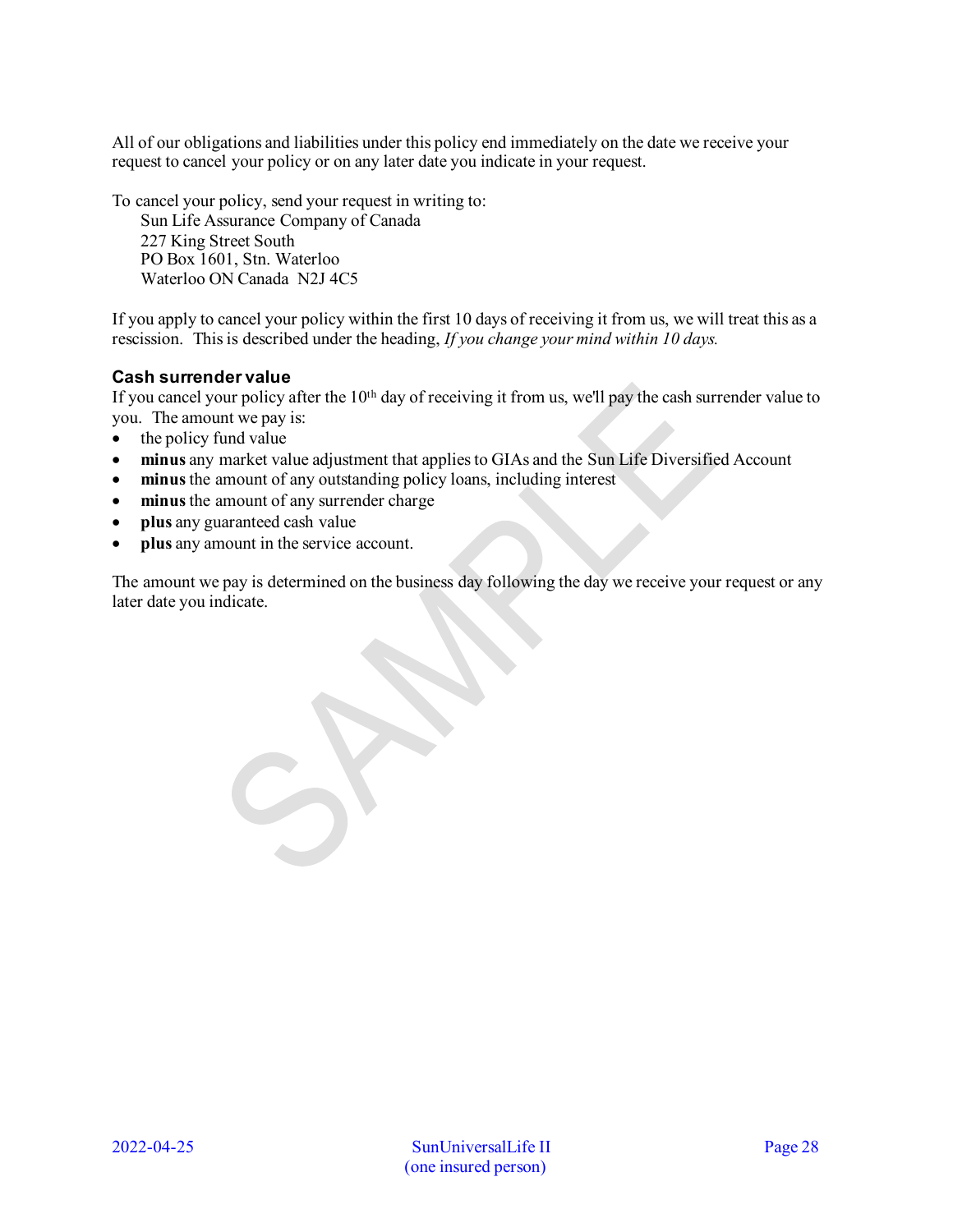## <span id="page-28-0"></span>E15205A **Surrender charge**

A surrender charge may apply if you cancel this policy. It is the total of the surrender charge for each basic insurance coverage in this policy. The surrender charge for each basic insurance coverage is:  $(A \times B)$ 

where:

- A = the target annual payment for the basic insurance coverage, shown on the *Policy summary* for coverages in effect on the policy date
- $B =$  the surrender charge percentage for that basic insurance coverage, as shown below.

If you apply to cancel this policy on a date that is not a policy anniversary, the surrender charge percentage will be pro-rated based on the number of whole months the policy has been in effect between policy anniversaries. In any given policy year, the pro-rated surrender charge percentage will be either the percentage for the start of the policy year, the end of the policy year, or somewhere in between, depending on when you cancel the policy. The percentages for the start of the policy year and end of the policy year are shown in the table below:

| Policy year of<br>basic insurance benefit | Surrender charge<br>percentage (start of policy<br>year) | <b>Surrender charge</b><br>percentage (end of policy<br>year) |
|-------------------------------------------|----------------------------------------------------------|---------------------------------------------------------------|
|                                           | 100                                                      | 200                                                           |
|                                           | 200                                                      | 200                                                           |
|                                           | 200                                                      | 200                                                           |
|                                           | 200                                                      | 150                                                           |
|                                           | 150                                                      | 150                                                           |
|                                           | 150                                                      | 100                                                           |
| Ξ.                                        | 100                                                      | 100                                                           |
|                                           | 100                                                      |                                                               |
| 9 and later                               |                                                          |                                                               |

A surrender charge for each basic insurance coverage applies until the  $8<sup>th</sup>$  anniversary of that coverage, whether or not that coverage remains in effect. There is no surrender charge for a basic insurance coverage that ended because the insured person died.

## <span id="page-28-1"></span>E14065A **Other information about your policy**

## **Information about our contract with you**

Once your policy is in effect, the following documents make up our entire contract with you:

- your application for insurance, including any evidence of insurability, and
- this policy, including any amendments.

All of our obligations to you are contained in the documents described above. Any other document or oral statement does not form part of this contract. This policy or any part of this policy may not be amended or waived except by a written amendment signed by two authorized signing officers of the company.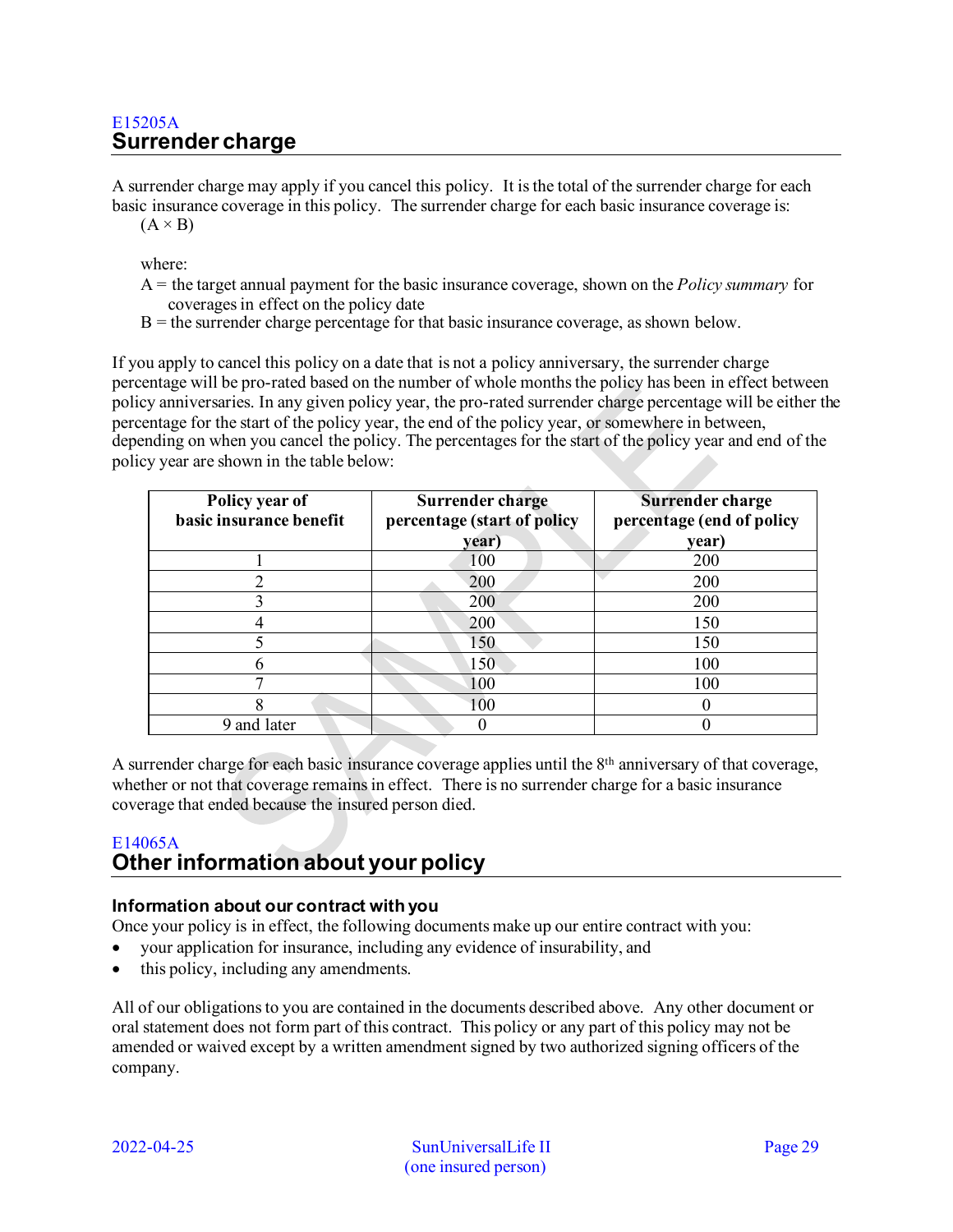## **Time limit for recovery of insurance money**

Every action or proceeding against an insurer for the recovery of insurance money payable under the contract is absolutely barred unless commenced within the time set out in the Insurance Act or the provincial or territorial legislation that applies to this policy.

#### **Currency of this policy**

All amounts of money referred to in this policy are in Canadian dollars.

#### **Transferring your policy (assignment)**

You may be able to transfer your rights under this policy to someone else by assigning the policy. We are not responsible for ensuring that the assignment of your policy is legally valid. If you transfer this policy, send a notice of the assignment to:

Sun Life Assurance Company of Canada 227 King Street South PO Box 1601, Stn. Waterloo Waterloo ON Canada N2J 4C5

#### **Non-recourse premium financing**

If you assign this policy at any time, either under a collateral assignment or absolute assignment, or grant a hypothec on it under a deed of hypothec for the purposes of non-recourse premium financing or another similar financing structure, we may void the policy. If we void the policy, all our obligations end effective on the date you assigned or granted a hypothec on it. No benefit is payable, and we have the right to keep all premiums paid.

Non-recourse premium financing is an arrangement where an entity enters into a lending agreement with a policy owner where the entity (lender) agrees to pay the premiums for the policy directly to the insurer. The policy owner collaterally assigns the policy to the lender or grants a hypothec on it as security for the loan. The loan agreement typically provides that the loan is repaid when the insured person dies. The arrangement is called non-recourse because the lender cannot sue the policy owner if the loan is not repaid.

#### <span id="page-29-0"></span>E15210A **Insurance terms**

The following explanations describe insurance terms that may or may not apply to this policy.

## **Age**

Age means a person's age on their birthday nearest to a particular date. This is known as age nearest. For example, a person's age at the policy date means their age on their birthday nearest to the policy date. A person's age at any date after the policy date is their age on their birthday nearest to that date and is known as their attained age.

#### **Joint age**

For a joint basic insurance coverage, we use a single age to determine the cost of insurance for that coverage. We call this the joint age and it's shown on the *Policy summary.* We calculate the joint age on the date the insurance takes effect using the smoking status, sex and age of each of the persons insured for the joint basic insurance coverage.

Attained joint age is the joint age plus the number of years from the effective date of the joint basic insurance coverage to the nearest policy anniversary date.